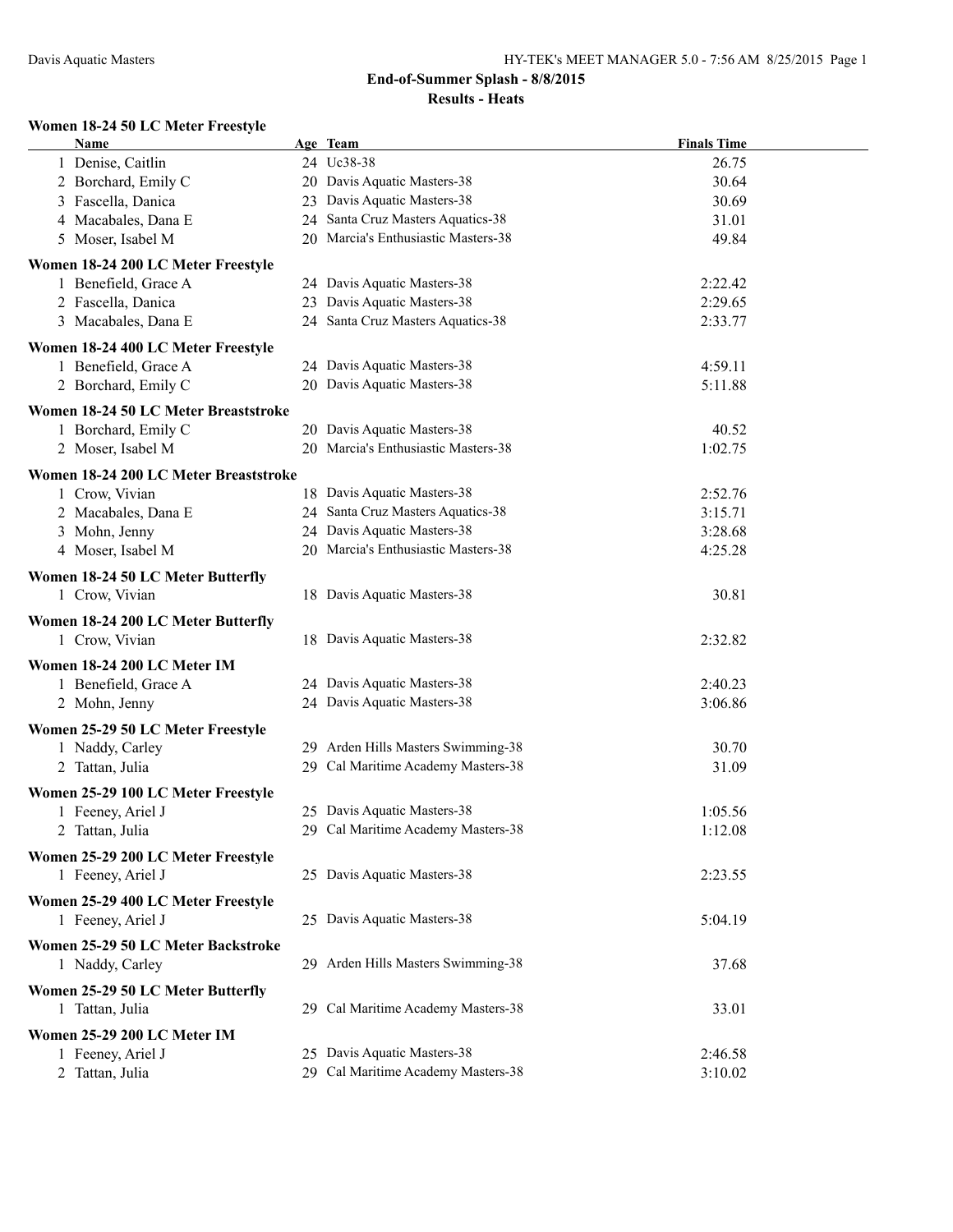| Women 30-34 50 LC Meter Freestyle                          |                                                                |                |
|------------------------------------------------------------|----------------------------------------------------------------|----------------|
| 1 Radecke-Noble, Jennifer D                                | 31 Tri Valley Masters-38                                       | 28.56          |
| 2 Nichols, Heddie                                          | 33 Davis Aquatic Masters-38                                    | 39.00          |
| Women 30-34 100 LC Meter Freestyle                         |                                                                |                |
| 1 Holgerson, Candace L                                     | 34 Davis Aquatic Masters-38                                    | 1:22.19        |
| Women 30-34 200 LC Meter Freestyle                         |                                                                |                |
| 1 Radecke-Noble, Jennifer D                                | 31 Tri Valley Masters-38                                       | 2:15.37        |
| 2 Nichols, Heddie                                          | 33 Davis Aquatic Masters-38                                    | 3:09.44        |
| Women 30-34 50 LC Meter Backstroke                         |                                                                |                |
| 1 Radecke-Noble, Jennifer D                                | 31 Tri Valley Masters-38                                       | 33.69          |
| 2 Chinn, Sarah M                                           | 31 Manatee Aquatic Masters Inc-38                              | 40.71          |
| 3 Ferrell, Janine                                          | 31 Oakdale Aquatics Masters-38                                 | 1:02.63        |
| Women 30-34 200 LC Meter Backstroke                        |                                                                |                |
| 1 Radecke-Noble, Jennifer D                                | 31 Tri Valley Masters-38                                       | 2:49.58        |
| Women 30-34 200 LC Meter Breaststroke                      |                                                                |                |
| 1 Chinn, Sarah M                                           | 31 Manatee Aquatic Masters Inc-38                              | 3:23.33        |
| Women 30-34 50 LC Meter Butterfly                          |                                                                |                |
| 1 Chinn, Sarah M                                           | 31 Manatee Aquatic Masters Inc-38                              | 35.14          |
| 2 Holgerson, Candace L                                     | 34 Davis Aquatic Masters-38                                    | 40.50          |
| Women 30-34 200 LC Meter IM                                |                                                                |                |
| 1 Chinn, Sarah M                                           | 31 Manatee Aquatic Masters Inc-38                              | 2:58.78        |
|                                                            |                                                                |                |
| Women 35-39 50 LC Meter Freestyle<br>1 Richards, Ericka L  | 37 Santa Rosa Masters-38                                       | 27.21          |
| 2 Nehrebecki, Helene                                       | 35 Rocklin Aquatics Masters-38                                 | 33.24          |
|                                                            |                                                                |                |
| Women 35-39 200 LC Meter Freestyle<br>1 Richards, Ericka L | 37 Santa Rosa Masters-38                                       | 2:16.97        |
| 2 Romero, Mary                                             | 39 Sierra Marlins Masters-38                                   | 2:48.25        |
|                                                            |                                                                |                |
| Women 35-39 400 LC Meter Freestyle                         |                                                                |                |
| 1 Hladik, Michelle                                         | 38 Sierra Marlins Masters-38                                   | 6:06.17        |
| Women 35-39 50 LC Meter Backstroke                         |                                                                |                |
| 1 Hladik, Michelle                                         | 38 Sierra Marlins Masters-38                                   | 39.22          |
| 2 Nehrebecki, Helene                                       | 35 Rocklin Aquatics Masters-38<br>39 Sierra Marlins Masters-38 | 41.23<br>42.22 |
| 3 Romero, Mary                                             |                                                                |                |
| Women 35-39 200 LC Meter Backstroke                        |                                                                |                |
| 1 Hladik, Michelle                                         | 38 Sierra Marlins Masters-38<br>39 Sierra Marlins Masters-38   | 3:07.46        |
| 2 Romero, Mary                                             |                                                                | 3:13.43        |
| Women 35-39 50 LC Meter Breaststroke                       |                                                                |                |
| 1 Richards, Ericka L                                       | 37 Santa Rosa Masters-38                                       | 36.19          |
| Women 35-39 50 LC Meter Butterfly                          |                                                                |                |
| 1 Belluomini, Melanie C                                    | 38 Davis Aquatic Masters-38                                    | 35.70          |
| 2 Nehrebecki, Helene                                       | 35 Rocklin Aquatics Masters-38                                 | 36.47          |
| Women 35-39 200 LC Meter Butterfly                         |                                                                |                |
| 1 Belluomini, Melanie C                                    | 38 Davis Aquatic Masters-38                                    | 3:22.79        |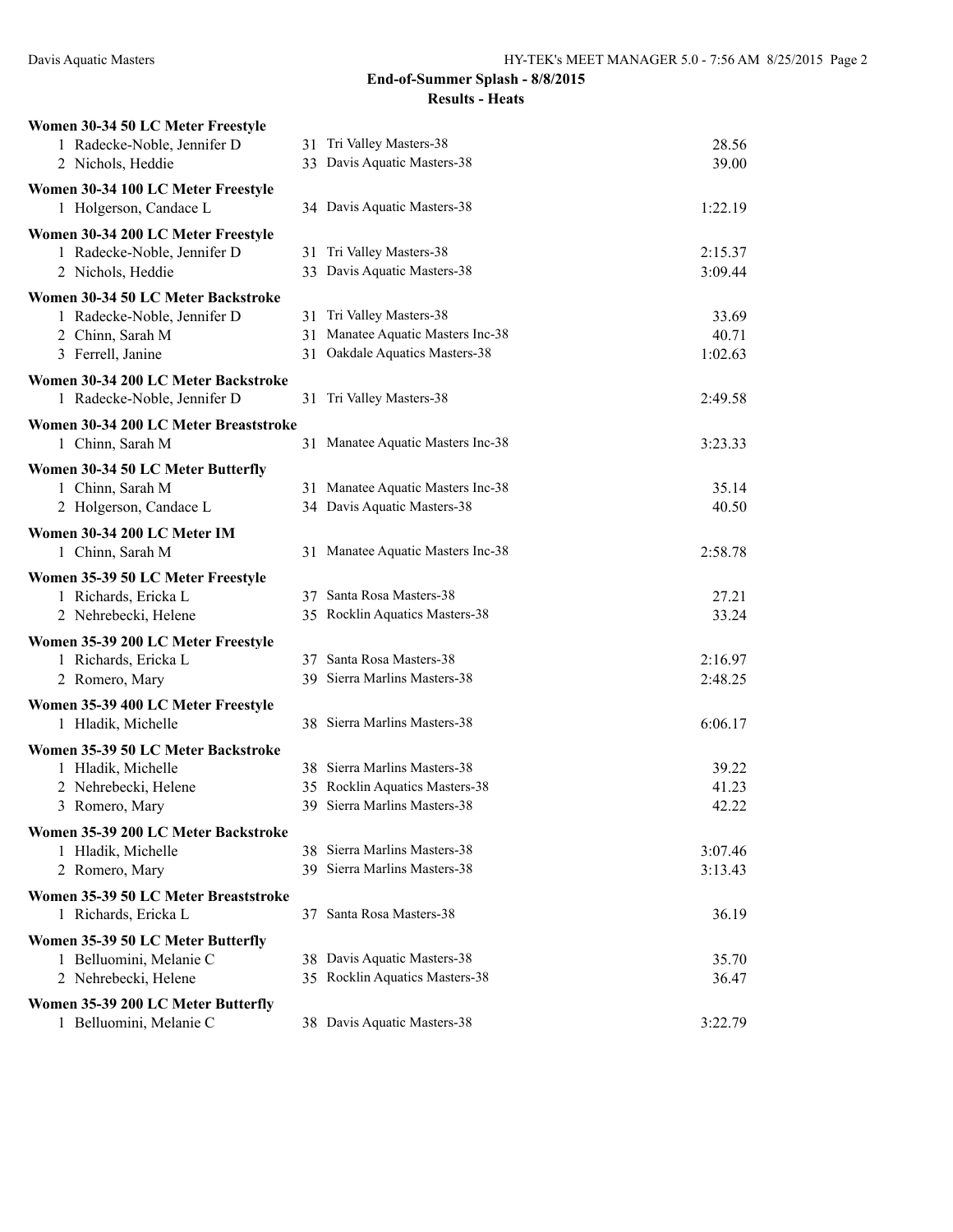| Women 35-39 200 LC Meter IM          |                                     |         |
|--------------------------------------|-------------------------------------|---------|
| 1 Richards, Ericka L                 | 37 Santa Rosa Masters-38            | 2:35.76 |
| 2 Romero, Mary                       | 39 Sierra Marlins Masters-38        | 3:08.08 |
| 3 Belluomini, Melanie C              | 38 Davis Aquatic Masters-38         | 3:15.72 |
| Women 40-44 200 LC Meter Freestyle   |                                     |         |
| 1 Tannehill, Aimee A                 | 42 Davis Aquatic Masters-38         | 2:56.94 |
| Women 40-44 200 LC Meter Backstroke  |                                     |         |
| 1 Tannehill, Aimee A                 | 42 Davis Aquatic Masters-38         | 3:23.63 |
| Women 45-49 50 LC Meter Freestyle    |                                     |         |
| 1 Willeboordse, Fall                 | 49 Uc02-2                           | 27.71   |
| 2 Greco, Lynette                     | 46 Uc38-38                          | 29.59   |
| 3 Nelson, Sheila                     | 47 Santa Rosa Masters-38            | 33.04   |
| 4 Mageean, Gina M                    | 47 Oakdale Aquatics Masters-38      | 42.51   |
| 5 Espinosa, Rebecca                  | 45 Marcia's Enthusiastic Masters-38 | 47.70   |
| Women 45-49 100 LC Meter Freestyle   |                                     |         |
| 1 Willeboordse, Fall                 | 49 Uc02-2                           | 1:01.55 |
| Women 45-49 200 LC Meter Freestyle   |                                     |         |
| 1 Greco, Lynette                     | 46 Uc38-38                          | 2:25.10 |
| 2 Espinosa, Rebecca                  | 45 Marcia's Enthusiastic Masters-38 | 4:16.50 |
| Women 45-49 400 LC Meter Freestyle   |                                     |         |
| 1 Denison, Stephanie                 | 45 Sierra Marlins Masters-38        | 5:18.42 |
| 2 Espinosa, Rebecca                  | 45 Marcia's Enthusiastic Masters-38 | 8:48.99 |
| Women 45-49 50 LC Meter Backstroke   |                                     |         |
| 1 Greco, Lynette                     | 46 Uc38-38                          | 34.15   |
| 2 Denison, Stephanie                 | 45 Sierra Marlins Masters-38        | 38.98   |
| 3 Mageean, Gina M                    | 47 Oakdale Aquatics Masters-38      | 57.43   |
| 4 Espinosa, Rebecca                  | 45 Marcia's Enthusiastic Masters-38 | 1:03.72 |
| Women 45-49 50 LC Meter Breaststroke |                                     |         |
| 1 Willeboordse, Fall                 | 49 Uc02-2                           | 37.11   |
| 2 Nelson, Sheila                     | 47 Santa Rosa Masters-38            | 45.57   |
| Women 45-49 50 LC Meter Butterfly    |                                     |         |
| 1 Nelson, Sheila                     | 47 Santa Rosa Masters-38            | 35.23   |
| 2 Oloughlin, Noelle                  | 49 Walnut Creek Masters-38          | 44.33   |
| 3 Mageean, Gina M                    | 47 Oakdale Aquatics Masters-38      | 45.22   |
| 4 Espinosa, Rebecca                  | 45 Marcia's Enthusiastic Masters-38 | 1:02.08 |
| Women 45-49 200 LC Meter IM          |                                     |         |
| 1 Nelson, Sheila                     | 47 Santa Rosa Masters-38            | 3:02.43 |
| 2 Mageean, Gina M                    | 47 Oakdale Aquatics Masters-38      | 4:00.48 |
| Women 50-54 50 LC Meter Freestyle    |                                     |         |
| 1 Dodd, Dina                         | 52 Northern Sierra Aquatics-38      | 31.74   |
| 2 Koop, Stephanie                    | 51 Davis Aquatic Masters-38         | 32.14   |
| 3 Bulman, Robin A                    | 50 Santa Rosa Masters-38            | 33.00   |
| 4 Tiedemann, Elizabeth B             | 52 El Dorado Hills Sports Club-38   | 34.11   |
| Taylor, Catherine<br>5               | 52 Walnut Creek Masters-38          | 34.85   |
| 6 Phalen, Jennifer R                 | 51 Davis Aquatic Masters-38         | 37.77   |
| 7 Dibley, Allison                    | 53 Walnut Creek Masters-38          | 43.20   |
|                                      |                                     |         |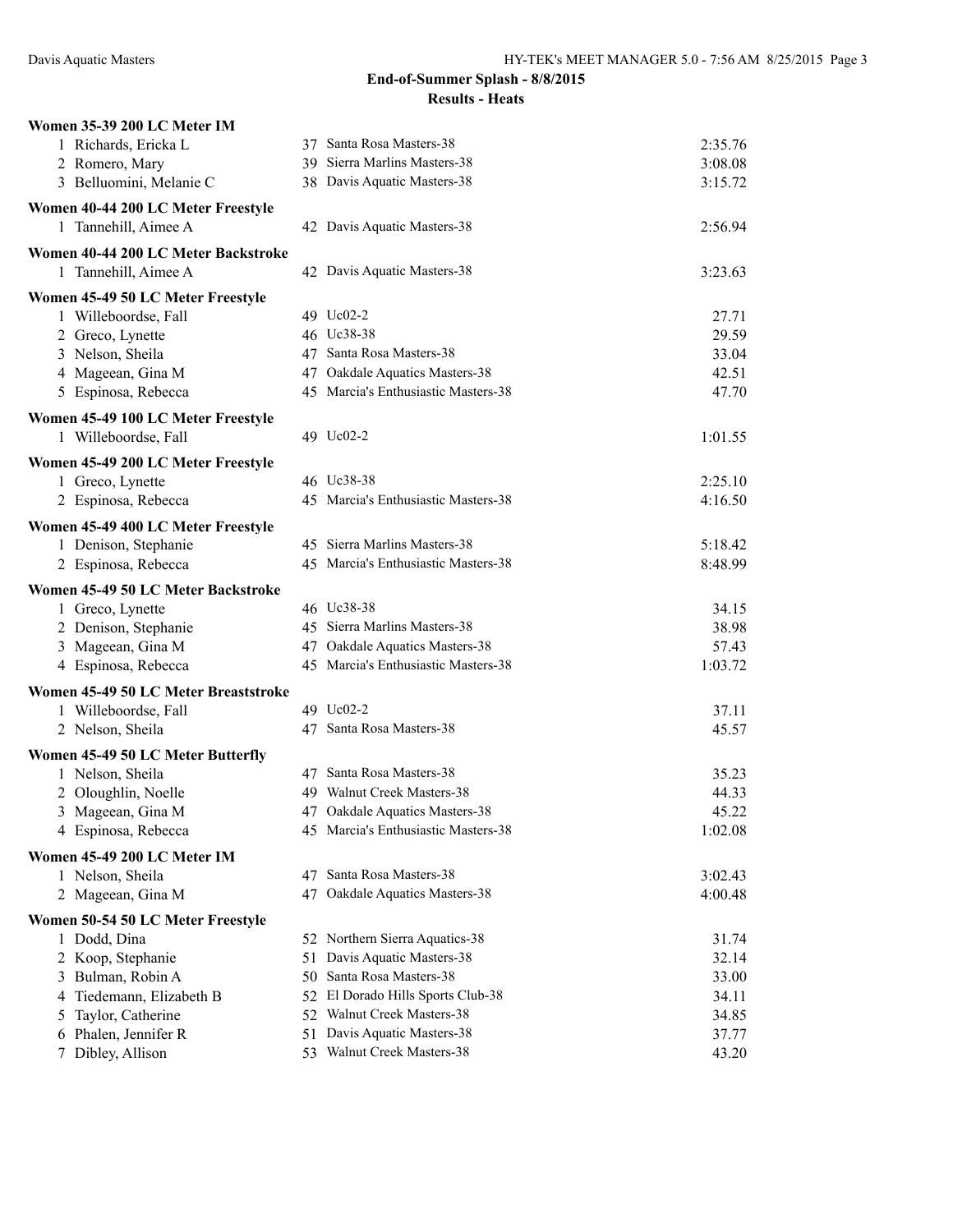| (Women 50-54 50 LC Meter Freestyle)                       |                                    |         |
|-----------------------------------------------------------|------------------------------------|---------|
| 8 Molloy, Barbara R                                       | 54 Davis Aquatic Masters-38        | 50.26   |
| Women 50-54 100 LC Meter Freestyle                        |                                    |         |
| 1 Dodd, Dina                                              | 52 Northern Sierra Aquatics-38     | 1:13.01 |
| 2 Russell, Jane                                           | 52 Davis Aquatic Masters-38        | 1:15.72 |
| 3 Phalen, Jennifer R                                      | 51 Davis Aquatic Masters-38        | 1:23.62 |
| 4 Dibley, Allison                                         | 53 Walnut Creek Masters-38         | 1:41.65 |
| Women 50-54 200 LC Meter Freestyle                        |                                    |         |
| 1 Price, Patricia L                                       | 53 Davis Aquatic Masters-38        | 2:37.74 |
| 2 Russell, Jane                                           | 52 Davis Aquatic Masters-38        | 2:40.53 |
| 3 Taylor, Catherine                                       | 52 Walnut Creek Masters-38         | 2:56.81 |
| 4 Dibley, Allison                                         | 53 Walnut Creek Masters-38         | 3:43.74 |
| Women 50-54 400 LC Meter Freestyle                        |                                    |         |
| 1 Yancher, Lynda                                          | 52 Davis Aquatic Masters-38        | 5:41.90 |
| 2 Taylor, Catherine                                       | 52 Walnut Creek Masters-38         | 6:33.01 |
| Women 50-54 50 LC Meter Backstroke                        |                                    |         |
| 1 Russell, Jane                                           | 52 Davis Aquatic Masters-38        | 39.19   |
| 2 Tiedemann, Elizabeth B                                  | 52 El Dorado Hills Sports Club-38  | 39.50   |
| 3 Price, Patricia L                                       | 53 Davis Aquatic Masters-38        | 41.21   |
| 4 O'Loughlin, Noelle L                                    | 50 Walnut Creek Masters-38         | 42.45   |
| 5 Dibley, Allison                                         | 53 Walnut Creek Masters-38         | 57.33   |
| Women 50-54 200 LC Meter Backstroke                       |                                    |         |
| 1 Yancher, Lynda                                          | 52 Davis Aquatic Masters-38        | 3:01.28 |
| Women 50-54 50 LC Meter Breaststroke                      |                                    |         |
| 1 Bulman, Robin A                                         | 50 Santa Rosa Masters-38           | 41.43   |
| 2 Dodd, Dina                                              | 52 Northern Sierra Aquatics-38     | 43.61   |
| 3 Russell, Jane                                           | 52 Davis Aquatic Masters-38        | 44.45   |
| 4 Tiedemann, Elizabeth B                                  | 52 El Dorado Hills Sports Club-38  | 45.40   |
| 5 Phalen, Jennifer R                                      | 51 Davis Aquatic Masters-38        | 47.03   |
| 6 Taylor, Catherine                                       | 52 Walnut Creek Masters-38         | 48.26   |
| 7 Crow, Joan A                                            | 51 Davis Aquatic Masters-38        | 48.71   |
| 8 Molloy, Barbara R                                       | 54 Davis Aquatic Masters-38        | 54.57   |
| 9 Dibley, Allison                                         | 53 Walnut Creek Masters-38         | 57.52   |
| Women 50-54 200 LC Meter Breaststroke                     |                                    |         |
| 1 Phalen, Jennifer R                                      | 51 Davis Aquatic Masters-38        | 3:33.35 |
| 2 Dodd, Dina                                              | 52 Northern Sierra Aquatics-38     | 3:45.39 |
| Women 50-54 50 LC Meter Butterfly                         |                                    |         |
| 1 Russell, Jane                                           | 52 Davis Aquatic Masters-38        | 35.05   |
| 2 Bulman, Robin A                                         | 50 Santa Rosa Masters-38           | 37.81   |
| 3 Taylor, Catherine                                       | 52 Walnut Creek Masters-38         | 43.61   |
| 4 Molloy, Barbara R                                       | 54 Davis Aquatic Masters-38        | 1:00.49 |
|                                                           |                                    |         |
| Women 50-54 200 LC Meter Butterfly<br>1 Trevisan, Cynthia | 50 Cal Maritime Academy Masters-38 | 4:17.74 |
|                                                           |                                    |         |
| Women 50-54 200 LC Meter IM                               |                                    |         |
| 1 Bulman, Robin A                                         | 50 Santa Rosa Masters-38           | 3:05.40 |
| 2 Phalen, Jennifer R                                      | 51 Davis Aquatic Masters-38        | 3:34.62 |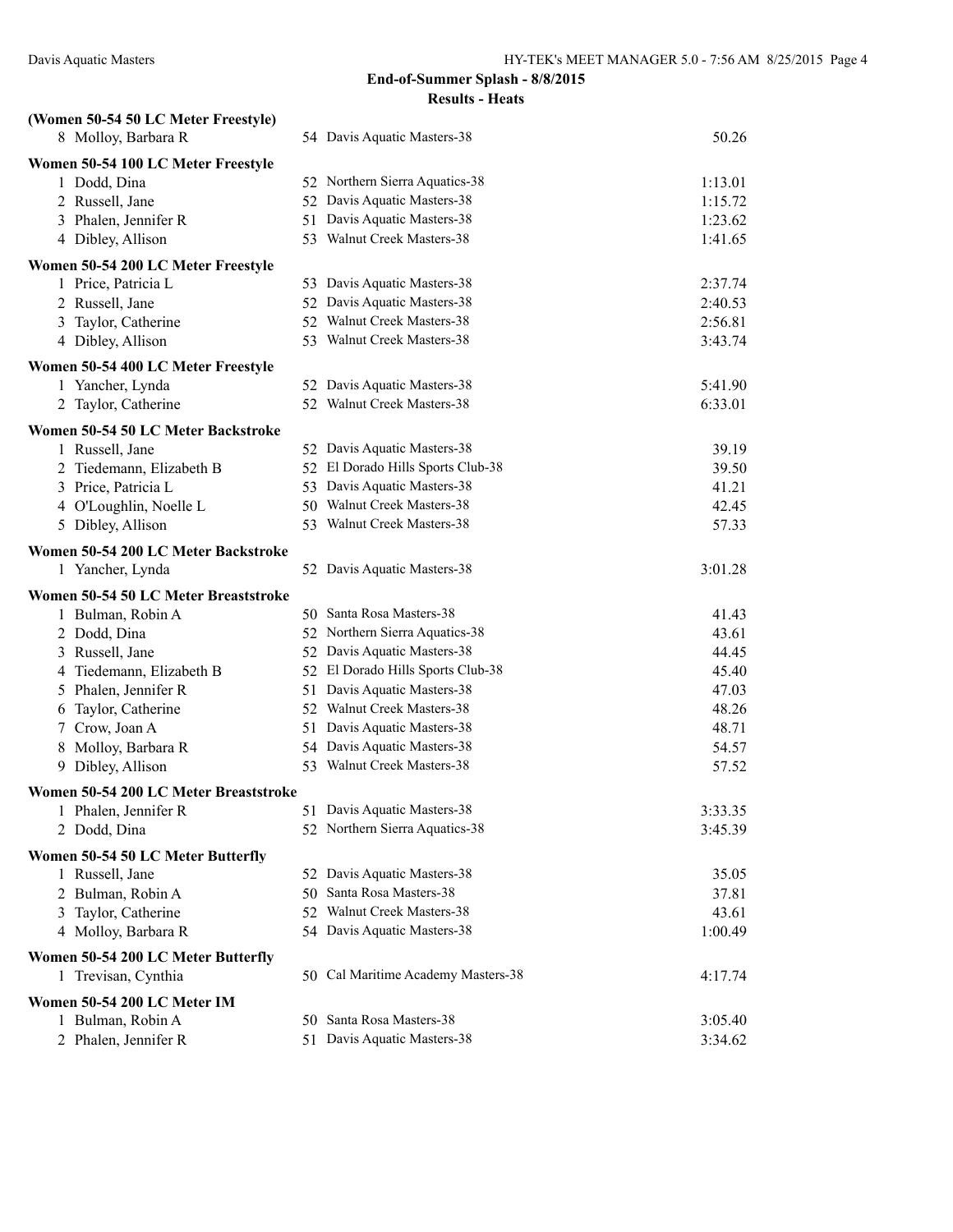| Women 55-59 50 LC Meter Freestyle     |                                     |         |
|---------------------------------------|-------------------------------------|---------|
| 1 Walts, Merrie E                     | 55 Santa Rosa Masters-38            | 31.45   |
| 2 Sprouse, Cecily                     | 59 Davis Aquatic Masters-38         | 36.80   |
| 3 Slonski, Jenny                      | 55 Fig Garden Swim Team-38          | 37.40   |
| 4 Benjamin, Marcia S                  | 59 Marcia's Enthusiastic Masters-38 | 37.63   |
| 5 Warren, Laurie                      | 55 Davis Aquatic Masters-38         | 44.76   |
| 6 Bustamante, Ximena A                | 55 Davis Aquatic Masters-38         | 46.78   |
| Women 55-59 100 LC Meter Freestyle    |                                     |         |
| 1 Pratt, Wendy B                      | 55 Davis Aquatic Masters-38         | 1:14.00 |
| 2 Benjamin, Marcia S                  | 59 Marcia's Enthusiastic Masters-38 | 1:26.18 |
| 3 Slonski, Jenny                      | 55 Fig Garden Swim Team-38          | 1:26.60 |
| 4 Bustamante, Ximena A                | 55 Davis Aquatic Masters-38         | 1:51.96 |
| Women 55-59 200 LC Meter Freestyle    |                                     |         |
| 1 Pratt, Wendy B                      | 55 Davis Aquatic Masters-38         | 2:40.91 |
| 2 Sprouse, Cecily                     | 59 Davis Aquatic Masters-38         | 3:02.09 |
| 3 Slonski, Jenny                      | 55 Fig Garden Swim Team-38          | 3:09.41 |
| Women 55-59 400 LC Meter Freestyle    |                                     |         |
| 1 Walts, Merrie E                     | 55 Santa Rosa Masters-38            | 5:36.39 |
| 2 Blaha, Sharon L                     | 55 Davis Aquatic Masters-38         | 5:49.40 |
| 3 Benjamin, Marcia S                  | 59 Marcia's Enthusiastic Masters-38 | 6:19.39 |
| 4 Slonski, Jenny                      | 55 Fig Garden Swim Team-38          | 6:48.18 |
| Women 55-59 50 LC Meter Backstroke    |                                     |         |
| 1 Bustamante, Ximena A                | 55 Davis Aquatic Masters-38         | 57.74   |
| Women 55-59 50 LC Meter Breaststroke  |                                     |         |
| 1 Walts, Merrie E                     | 55 Santa Rosa Masters-38            | 42.58   |
| 2 Slonski, Jenny                      | 55 Fig Garden Swim Team-38          | 54.35   |
| Women 55-59 200 LC Meter Breaststroke |                                     |         |
| 1 Walts, Merrie E                     | 55 Santa Rosa Masters-38            | 3:25.46 |
| 2 Johnson, Deanna                     | 59 Davis Aquatic Masters-38         | 4:06.12 |
| Women 55-59 50 LC Meter Butterfly     |                                     |         |
| 1 Pratt, Wendy B                      | 55 Davis Aquatic Masters-38         | 35.08   |
| 2 Walts, Merrie E                     | 55 Santa Rosa Masters-38            | 37.62   |
| 3 Sprouse, Cecily                     | 59 Davis Aquatic Masters-38         | 44.09   |
| 4 Warren, Laurie                      | 55 Davis Aquatic Masters-38         | 49.00   |
| Women 60-64 50 LC Meter Freestyle     |                                     |         |
| 1 Brittingham, Regina                 | 64 Walnut Creek Masters-38          | 40.26   |
| 2 Olson, Karen L                      | 60 Davis Aquatic Masters-38         | 42.86   |
|                                       |                                     |         |
| Women 60-64 100 LC Meter Freestyle    |                                     |         |
| 1 Olson, Karen L                      | 60 Davis Aquatic Masters-38         | 1:39.26 |
| Women 60-64 200 LC Meter Freestyle    |                                     |         |
| 1 Willard, Mimi                       | 62 Swymnut Masters-38               | 3:11.67 |
| 2 Narlesky, Lynn                      | 63 Davis Aquatic Masters-38         | 4:25.59 |
| Women 60-64 400 LC Meter Freestyle    |                                     |         |
| 1 Willard, Mimi                       | 62 Swymnut Masters-38               | 6:35.93 |
| Women 60-64 50 LC Meter Backstroke    |                                     |         |
| 1 Willard, Mimi                       | 62 Swymnut Masters-38               | 49.09   |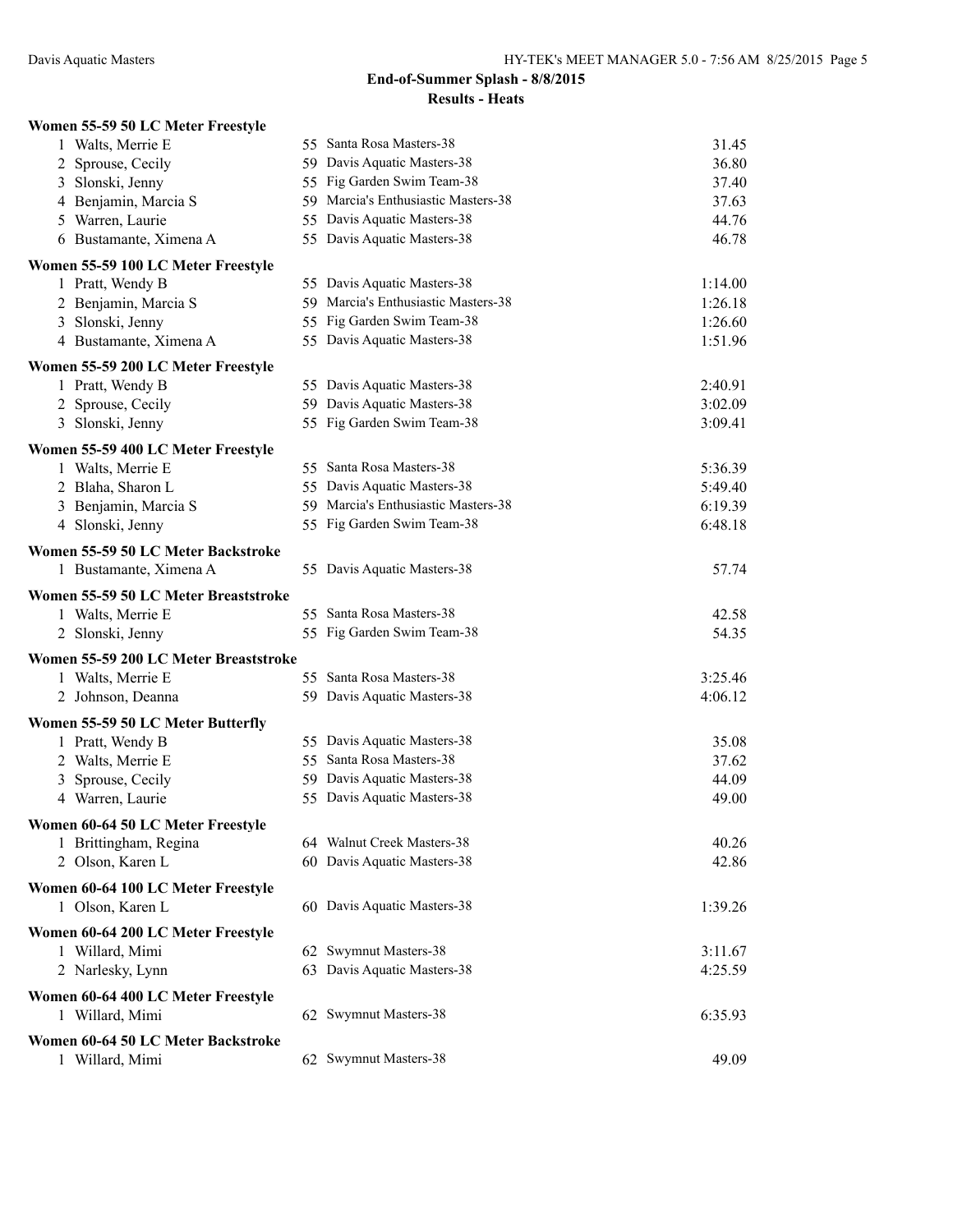| (Women 60-64 50 LC Meter Backstroke)  |    |                                     |         |
|---------------------------------------|----|-------------------------------------|---------|
| 2 Gill, Kathy M                       |    | 61 Davis Aquatic Masters-38         | 51.62   |
| 3 Hitchcock, Margaret E               |    | 61 Davis Aquatic Masters-38         | 1:12.55 |
| Women 60-64 200 LC Meter Backstroke   |    |                                     |         |
| 1 Willard, Mimi                       |    | 62 Swymnut Masters-38               | 3:45.46 |
| Women 60-64 50 LC Meter Breaststroke  |    |                                     |         |
| 1 Gill, Kathy M                       |    | 61 Davis Aquatic Masters-38         | 53.63   |
| 2 Olson, Karen L                      |    | 60 Davis Aquatic Masters-38         | 54.29   |
| 3 Willard, Mimi                       |    | 62 Swymnut Masters-38               | 55.58   |
| 4 Hitchcock, Margaret E               |    | 61 Davis Aquatic Masters-38         | 1:00.26 |
| Women 60-64 50 LC Meter Butterfly     |    |                                     |         |
| 1 Gill, Kathy M                       |    | 61 Davis Aquatic Masters-38         | 48.38   |
| 2 Brittingham, Regina                 |    | 64 Walnut Creek Masters-38          | 54.25   |
| Women 60-64 200 LC Meter Butterfly    |    |                                     |         |
| 1 Brittingham, Regina                 |    | 64 Walnut Creek Masters-38          | 4:55.53 |
| Women 65-69 50 LC Meter Freestyle     |    |                                     |         |
| 1 Rothrock, Gretchen                  |    | 65 Walnut Creek Masters-38          | 44.32   |
| 2 Iwamoto, Mizuho                     |    | 67 Davis Aquatic Masters-38         | 50.94   |
| Women 65-69 100 LC Meter Freestyle    |    |                                     |         |
| 1 Iwamoto, Mizuho                     |    | 67 Davis Aquatic Masters-38         | 2:04.76 |
| Women 65-69 50 LC Meter Backstroke    |    |                                     |         |
| 1 Cross-Drew, Candace J               |    | 69 Davis Aquatic Masters-38         | 1:04.37 |
| Women 65-69 50 LC Meter Breaststroke  |    |                                     |         |
| 1 Iwamoto, Mizuho                     |    | 67 Davis Aquatic Masters-38         | 1:05.15 |
| Women 70-74 50 LC Meter Freestyle     |    |                                     |         |
| 1 Davison, Terry L                    |    | 71 Davis Aquatic Masters-38         | 44.40   |
| 2 Dugan, Betty                        |    | 74 Davis Aquatic Masters-38         | 45.91   |
| Women 70-74 100 LC Meter Freestyle    |    |                                     |         |
| 1 Davison, Terry L                    |    | 71 Davis Aquatic Masters-38         | 1:46.99 |
| 2 Dugan, Betty                        |    | 74 Davis Aquatic Masters-38         | 2:00.50 |
| Women 70-74 400 LC Meter Freestyle    |    |                                     |         |
| 1 Westergaard, Leslie                 |    | 72 Davis Aquatic Masters-38         | 8:57.11 |
| Women 70-74 50 LC Meter Backstroke    |    |                                     |         |
| 1 Westergaard, Leslie                 |    | 72 Davis Aquatic Masters-38         | 53.99   |
| 2 Dugan, Betty                        |    | 74 Davis Aquatic Masters-38         | 1:02.92 |
| Women 70-74 200 LC Meter Backstroke   |    |                                     |         |
| 1 Paulson, Barb                       |    | 72 Davis Aquatic Masters-38         | 5:00.42 |
| --- Westergaard, Leslie               |    | 72 Davis Aquatic Masters-38         | DQ      |
| Women 70-74 50 LC Meter Breaststroke  |    |                                     |         |
| 1 Barnea, Daniela                     | 71 | <b>Stanford Masters Swimming-38</b> | 47.11   |
| 2 Davison, Terry L                    |    | 71 Davis Aquatic Masters-38         | 53.35   |
| Women 70-74 200 LC Meter Breaststroke |    |                                     |         |
| 1 Barnea, Daniela                     |    | 71 Stanford Masters Swimming-38     | 3:46.33 |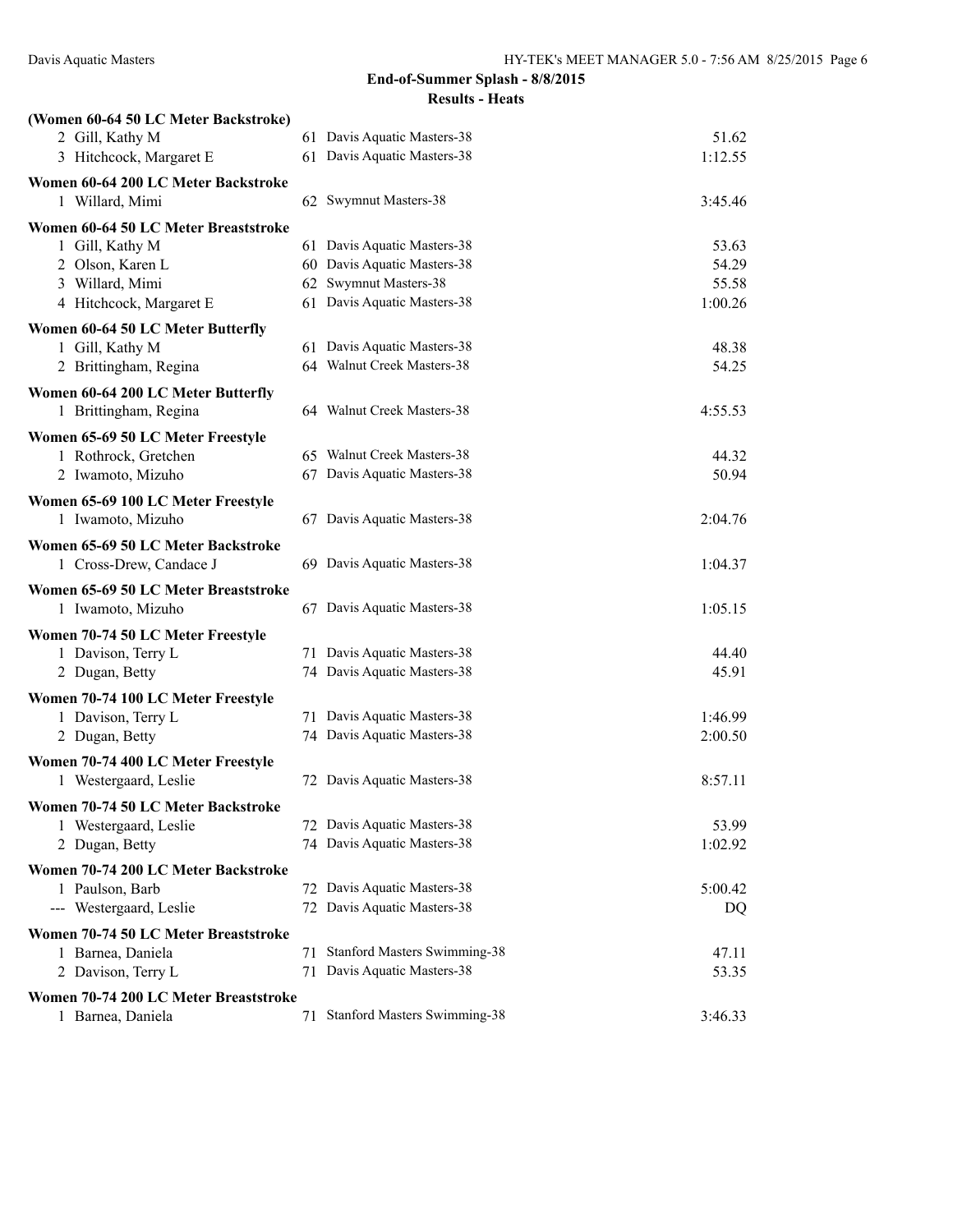| Women 70-74 50 LC Meter Butterfly     |                                 |         |
|---------------------------------------|---------------------------------|---------|
| 1 Barnea, Daniela                     | 71 Stanford Masters Swimming-38 | 42.36   |
| 2 Dugan, Betty                        | 74 Davis Aquatic Masters-38     | 57.46   |
| Women 70-74 200 LC Meter Butterfly    |                                 |         |
| 1 Barnea, Daniela                     | 71 Stanford Masters Swimming-38 | 3:47.73 |
| Women 70-74 200 LC Meter IM           |                                 |         |
| 1 Barnea, Daniela                     | 71 Stanford Masters Swimming-38 | 3:37.86 |
| Women 75-79 50 LC Meter Freestyle     |                                 |         |
| 1 Flesh, Anice W                      | 79 Swymnut Masters-38           | 48.94   |
| 2 Fasbender, Alice J                  | 77 San Mateo Masters-38         | 1:19.77 |
| Women 75-79 100 LC Meter Freestyle    |                                 |         |
| 1 Munn, Susan L                       | 77 Davis Aquatic Masters-38     | 1:43.50 |
| Women 75-79 200 LC Meter Freestyle    |                                 |         |
| 1 Morton, Judith L                    | 76 Walnut Creek Masters-38      | 5:25.36 |
| Women 75-79 400 LC Meter Freestyle    |                                 |         |
| 1 Munn, Susan L                       | 77 Davis Aquatic Masters-38     | 8:09.37 |
| Women 75-79 50 LC Meter Backstroke    |                                 |         |
| 1 Morton, Judith L                    | 76 Walnut Creek Masters-38      | 1:11.87 |
| 2 Fasbender, Alice J                  | 77 San Mateo Masters-38         | 1:24.59 |
| Women 75-79 200 LC Meter Backstroke   |                                 |         |
| 1 Munn, Susan L                       | 77 Davis Aquatic Masters-38     | 4:31.55 |
| 2 Morton, Judith L                    | 76 Walnut Creek Masters-38      | 5:18.67 |
| Women 75-79 50 LC Meter Breaststroke  |                                 |         |
| 1 Munn, Susan L                       | 77 Davis Aquatic Masters-38     | 1:02.75 |
| 2 Flesh, Anice W                      | 79 Swymnut Masters-38           | 1:08.67 |
| 3 Fasbender, Alice J                  | 77 San Mateo Masters-38         | 1:35.94 |
| Women 75-79 200 LC Meter Breaststroke |                                 |         |
| 1 Flesh, Anice W                      | 79 Swymnut Masters-38           | 5:18.88 |
| Women 75-79 50 LC Meter Butterfly     |                                 |         |
| 1 Flesh, Anice W                      | 79 Swymnut Masters-38           | 1:06.02 |
| 2 Morton, Judith L                    | 76 Walnut Creek Masters-38      | 1:32.30 |
| Women 80-84 50 LC Meter Freestyle     |                                 |         |
| 1 Hirsch, Ann M                       | 84 Walnut Creek Masters-38      | 58.20   |
| Women 80-84 100 LC Meter Freestyle    |                                 |         |
| 1 Hirsch, Ann M                       | 84 Walnut Creek Masters-38      | 2:04.65 |
| Women 80-84 200 LC Meter Freestyle    |                                 |         |
| 1 Hirsch, Ann M                       | 84 Walnut Creek Masters-38      | 4:31.09 |
| Women 80-84 50 LC Meter Butterfly     |                                 |         |
| 1 Hirsch, Ann M                       | 84 Walnut Creek Masters-38      | 1:07.86 |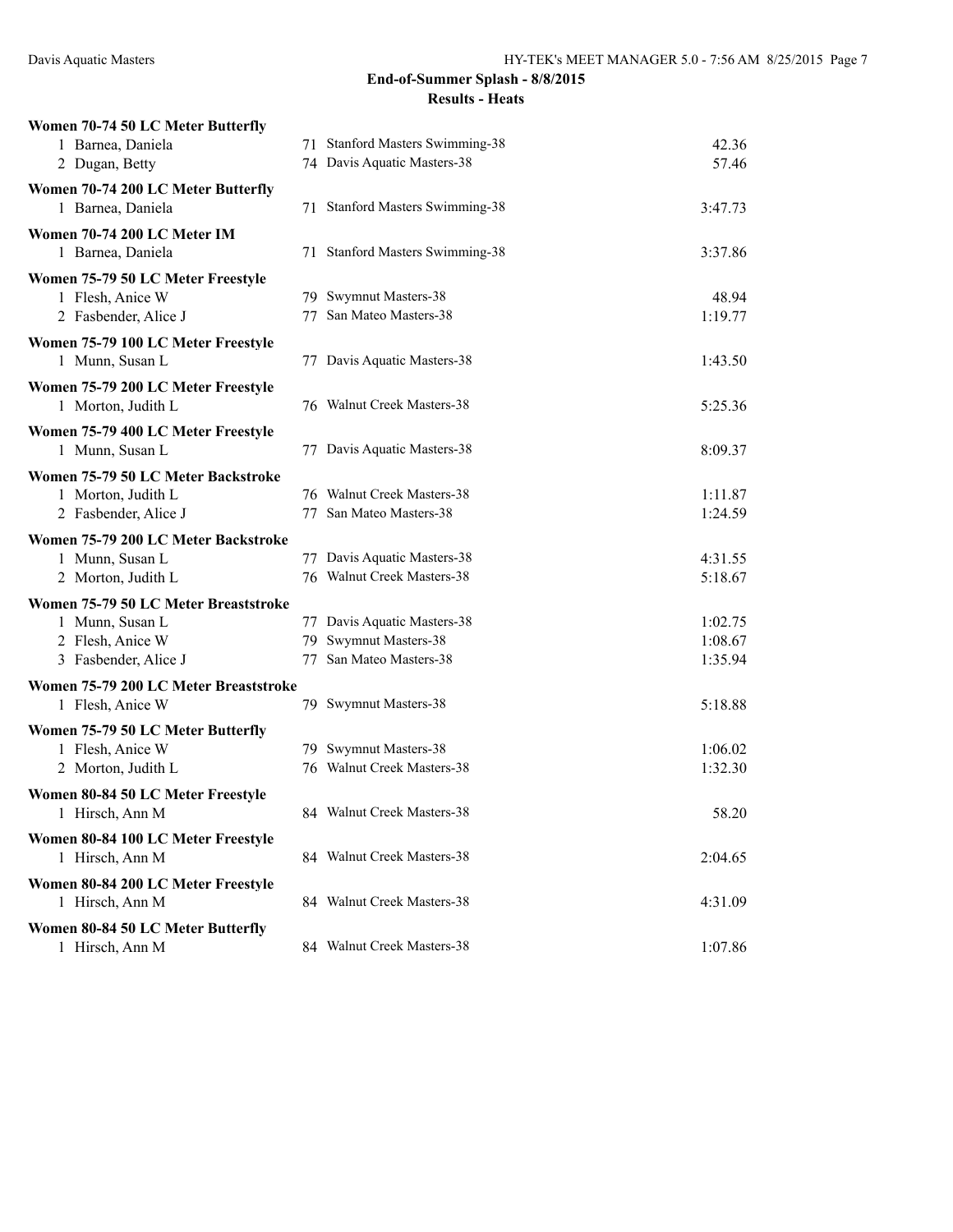| Men 18-24 50 LC Meter Freestyle<br>1 Neuhold-Huber, Kai M                                                           | 24 Davis Aquatic Masters-38                                                                             | 28.06                            |
|---------------------------------------------------------------------------------------------------------------------|---------------------------------------------------------------------------------------------------------|----------------------------------|
| Men 18-24 100 LC Meter Freestyle<br>1 Neuhold-Huber, Kai M                                                          | 24 Davis Aquatic Masters-38                                                                             | 1:02.26                          |
| Men 18-24 50 LC Meter Breaststroke<br>1 Neuhold-Huber, Kai M                                                        | 24 Davis Aquatic Masters-38                                                                             | 37.91                            |
| Men 25-29 100 LC Meter Freestyle<br>1 Bell, Dan                                                                     | 29 San Francisco Tsunami Masters-38                                                                     | 1:15.94                          |
| Men 25-29 200 LC Meter Freestyle<br>1 Bell, Dan                                                                     | 29 San Francisco Tsunami Masters-38                                                                     | 2:51.80                          |
| Men 25-29 50 LC Meter Breaststroke<br>1 Bell, Dan                                                                   | 29 San Francisco Tsunami Masters-38                                                                     | 40.56                            |
| Men 25-29 200 LC Meter Breaststroke<br>1 Bell, Dan                                                                  | 29 San Francisco Tsunami Masters-38                                                                     | 3:38.11                          |
| Men 25-29 200 LC Meter IM<br>1 Bell, Dan                                                                            | 29 San Francisco Tsunami Masters-38                                                                     | 3:28.38                          |
| Men 30-34 50 LC Meter Freestyle<br>1 Law, David<br>2 Philley, Paul                                                  | 30 Uc38-38<br>33 Davis Aquatic Masters-38                                                               | 28.96<br>31.93                   |
| Men 30-34 100 LC Meter Freestyle<br>1 Law, David<br>2 Philley, Paul                                                 | 30 Uc38-38<br>33 Davis Aquatic Masters-38                                                               | 1:03.89<br>1:13.99               |
| Men 30-34 200 LC Meter Freestyle                                                                                    |                                                                                                         |                                  |
| 1 Higgins, Brendan<br>2 Law, David                                                                                  | 30 Davis Aquatic Masters-38<br>30 Uc38-38                                                               | 2:17.38<br>2:23.34               |
| Men 30-34 50 LC Meter Breaststroke<br>1 Higgins, Brendan<br>2 Howard, Jonathon R<br>3 Law, David<br>4 Philley, Paul | 30 Davis Aquatic Masters-38<br>34 Davis Aquatic Masters-38<br>30 Uc38-38<br>33 Davis Aquatic Masters-38 | 34.64<br>38.10<br>38.51<br>46.70 |
| Men 30-34 200 LC Meter IM<br>1 Higgins, Brendan                                                                     | 30 Davis Aquatic Masters-38                                                                             | 2:33.01                          |
| Men 35-39 50 LC Meter Freestyle<br>1 Oddone, Gian M<br>2 Heiser, Jeff E Conboy<br>3 Waterson, Kevin                 | 36 Davis Aquatic Masters-38<br>37 Davis Aquatic Masters-38<br>36 Davis Aquatic Masters-38               | 30.34<br>30.70<br>30.86          |
| Men 35-39 100 LC Meter Freestyle<br>1 Oddone, Gian M                                                                | 36 Davis Aquatic Masters-38                                                                             | 1:18.23                          |
| Men 35-39 200 LC Meter Freestyle<br>1 Heiser, Jeff E Conboy                                                         | 37 Davis Aquatic Masters-38                                                                             | 2:35.48                          |
| Men 35-39 50 LC Meter Backstroke<br>1 Matsushino, Jason M                                                           | 35 Davis Aquatic Masters-38                                                                             | 34.19                            |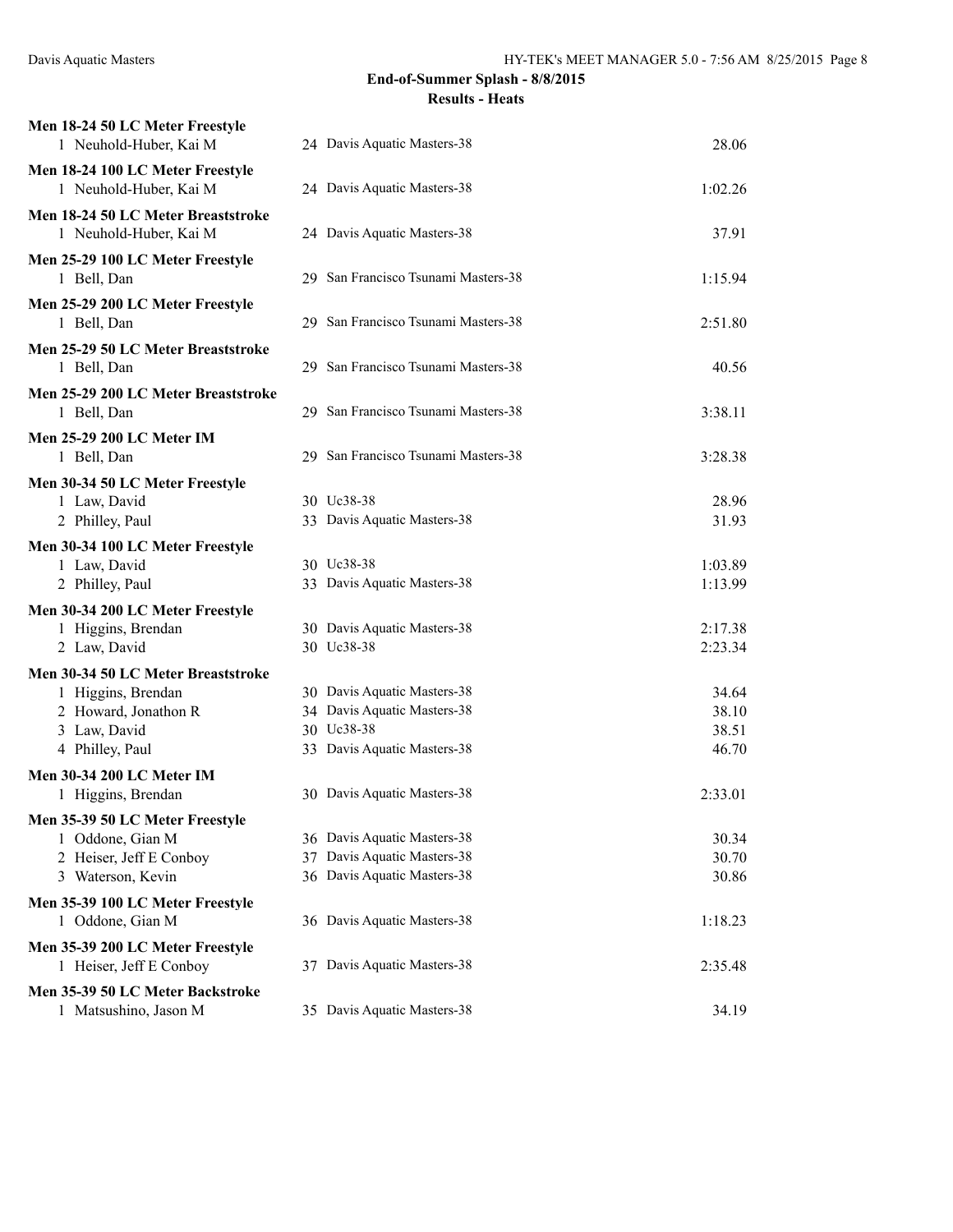| Men 35-39 50 LC Meter Breaststroke |                                   |         |
|------------------------------------|-----------------------------------|---------|
| 1 Heiser, Jeff E Conboy            | 37 Davis Aquatic Masters-38       | 40.80   |
| 2 Oddone, Gian M                   | 36 Davis Aquatic Masters-38       | 42.01   |
| 3 Waterson, Kevin                  | 36 Davis Aquatic Masters-38       | 46.20   |
| Men 35-39 50 LC Meter Butterfly    |                                   |         |
| 1 Matsushino, Jason M              | 35 Davis Aquatic Masters-38       | 30.17   |
| 2 Waterson, Kevin                  | 36 Davis Aquatic Masters-38       | 35.34   |
| <b>Men 35-39 200 LC Meter IM</b>   |                                   |         |
| 1 Matsushino, Jason M              | 35 Davis Aquatic Masters-38       | 2:53.77 |
| 2 Waterson, Kevin                  | 36 Davis Aquatic Masters-38       | 3:05.51 |
| Men 40-44 50 LC Meter Freestyle    |                                   |         |
| 1 Petruzzelli, Ken P               | 42 Davis Aquatic Masters-38       | 31.96   |
| 2 Seevers, John L                  | 40 Sierra Marlins Masters-38      | 35.54   |
| Men 40-44 100 LC Meter Freestyle   |                                   |         |
| 1 Petruzzelli, Ken P               | 42 Davis Aquatic Masters-38       | 1:12.29 |
| 2 Dooley, Todd M                   | 43 Sacramento Masters-38          | 1:18.55 |
| Men 40-44 200 LC Meter Freestyle   |                                   |         |
| 1 Petruzzelli, Ken P               | 42 Davis Aquatic Masters-38       | 2:29.71 |
| 2 Dowd, Joe F                      | 44 Sierra Marlins Masters-38      | 2:43.37 |
| 3 Dooley, Todd M                   | 43 Sacramento Masters-38          | 2:51.95 |
| 4 Seevers, John L                  | 40 Sierra Marlins Masters-38      | 2:53.90 |
| Men 40-44 400 LC Meter Freestyle   |                                   |         |
| 1 Petruzzelli, Ken P               | 42 Davis Aquatic Masters-38       | 5:22.58 |
| 2 Dooley, Todd M                   | 43 Sacramento Masters-38          | 6:20.49 |
| Men 40-44 50 LC Meter Breaststroke |                                   |         |
| 1 Seevers, John L                  | 40 Sierra Marlins Masters-38      | 46.54   |
| Men 40-44 50 LC Meter Butterfly    |                                   |         |
| 1 Petruzzelli, Ken P               | 42 Davis Aquatic Masters-38       | 34.05   |
| 2 Dowd, Joe F                      | 44 Sierra Marlins Masters-38      | 39.95   |
| Men 45-49 50 LC Meter Freestyle    |                                   |         |
| 1 Peschel, Keith                   | 49 Sierra Marlins Masters-38      | 26.83   |
| 2 Flamik, George G                 | 46 Richmond Plunge Masters-38     | 35.38   |
| Men 45-49 200 LC Meter Freestyle   |                                   |         |
| 1 Hamilton, Rick                   | 48 Manatee Aquatic Masters Inc-38 | 2:27.01 |
| 2 Mageean, Edward A                | 46 Oakdale Aquatics Masters-38    | 2:36.79 |
| Men 45-49 50 LC Meter Backstroke   |                                   |         |
| 1 Hamilton, Rick                   | 48 Manatee Aquatic Masters Inc-38 | 32.14   |
| 2 Mageean, Edward A                | 46 Oakdale Aquatics Masters-38    | 42.07   |
| Men 45-49 200 LC Meter Backstroke  |                                   |         |
| 1 Hamilton, Rick                   | 48 Manatee Aquatic Masters Inc-38 | 2:34.12 |
| Men 45-49 50 LC Meter Breaststroke |                                   |         |
| 1 Flamik, George G                 | 46 Richmond Plunge Masters-38     | 48.71   |
| Men 45-49 50 LC Meter Butterfly    |                                   |         |
| 1 Peschel, Keith                   | 49 Sierra Marlins Masters-38      | 29.01   |
| 2 Mageean, Edward A                | 46 Oakdale Aquatics Masters-38    | 36.52   |
|                                    |                                   |         |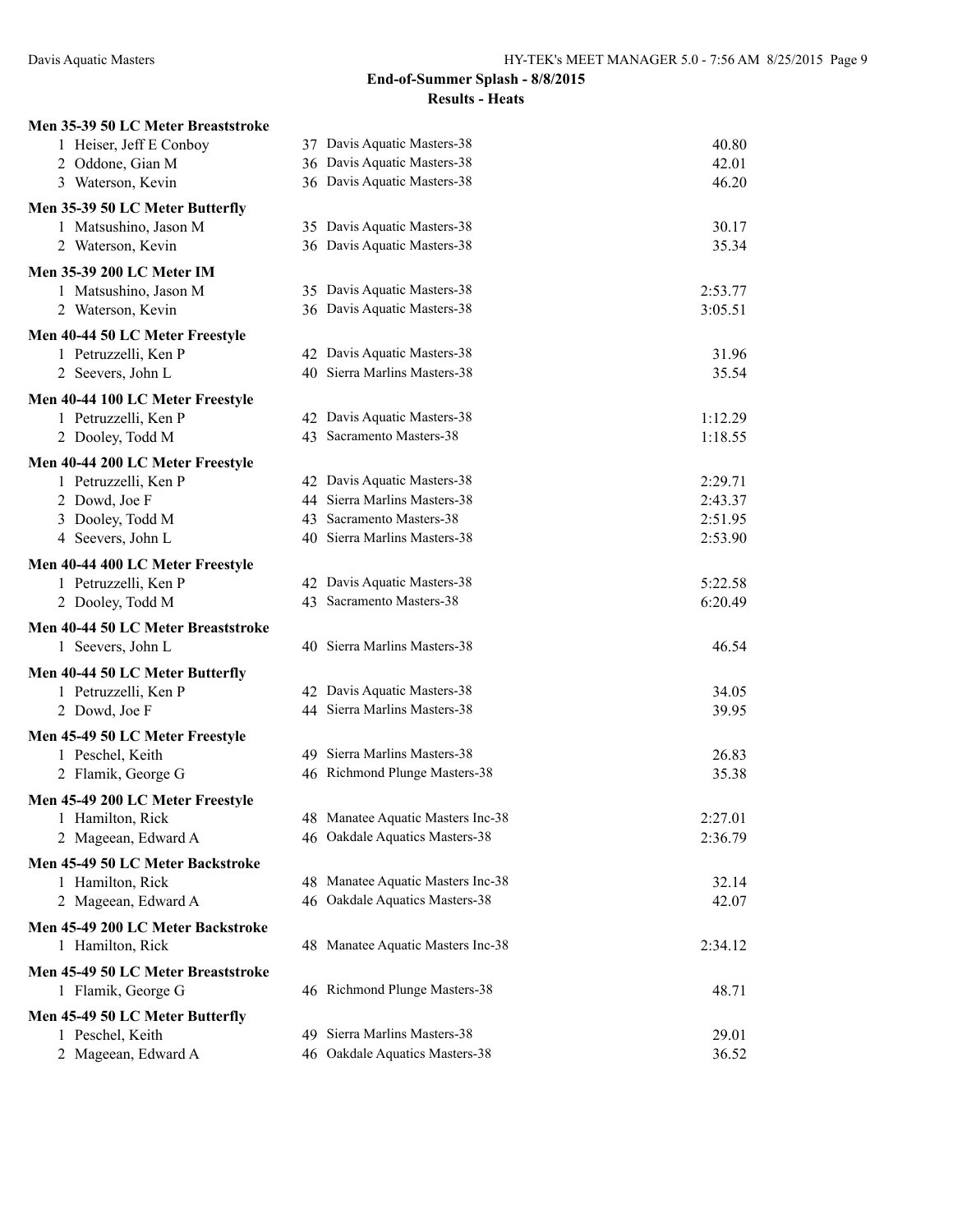| (Men 45-49 50 LC Meter Butterfly)                       |                                    |         |
|---------------------------------------------------------|------------------------------------|---------|
| 3 Flamik, George G                                      | 46 Richmond Plunge Masters-38      | 44.62   |
| Men 45-49 200 LC Meter IM                               |                                    |         |
| 1 Mageean, Edward A                                     | 46 Oakdale Aquatics Masters-38     | 3:06.46 |
| 2 Flamik, George G                                      | 46 Richmond Plunge Masters-38      | 3:43.84 |
| Men 50-54 50 LC Meter Freestyle                         |                                    |         |
| 1 Nootbaar, Tom T                                       | 52 Walnut Creek Masters-38         | 27.50   |
| 2 Bold, Richard                                         | 52 Arden Hills Masters Swimming-38 | 28.22   |
| 3 Ehrenberger, Dennis K                                 | 51 Uc38-38                         | 28.23   |
| 4 Neuman, Larry H                                       | 52 Rocklin Aquatics Masters-38     | 28.34   |
| 5 Sutliff, Brian T                                      | 52 Sacramento Masters-38           | 28.57   |
| 6 Allen, Robbie E                                       | 50 Ventura County Masters-33       | 28.68   |
| 7 Rank, Glenn                                           | 53 Uc38-38                         | 29.78   |
| 8 Campbell, Chris                                       | 54 Mountain View Masters-38        | 33.24   |
| 9 Moylan, Paul                                          | 53 Davis Aquatic Masters-38        | 37.36   |
| Men 50-54 100 LC Meter Freestyle                        |                                    |         |
| 1 Nootbaar, Tom T                                       | 52 Walnut Creek Masters-38         | 1:01.60 |
| 2 Bold, Richard                                         | 52 Arden Hills Masters Swimming-38 | 1:05.42 |
| 3 Vidmar, David S                                       | 54 Davis Aquatic Masters-38        | 1:10.05 |
| 4 Rank, Glenn                                           | 53 Uc38-38                         | 1:11.85 |
| 5 Campbell, Chris                                       | 54 Mountain View Masters-38        | 1:13.94 |
| Men 50-54 200 LC Meter Freestyle                        |                                    |         |
| 1 Allen, Robbie E                                       | 50 Ventura County Masters-33       | 2:14.51 |
| 2 Nootbaar, Tom T                                       | 52 Walnut Creek Masters-38         | 2:16.57 |
| 3 Gasch, Kent                                           | 53 Sierra Marlins Masters-38       | 2:21.16 |
| 4 Bold, Richard                                         | 52 Arden Hills Masters Swimming-38 | 2:27.25 |
| 5 Campbell, Chris                                       | 54 Mountain View Masters-38        | 2:46.37 |
| 6 Moylan, Paul                                          | 53 Davis Aquatic Masters-38        | 3:16.19 |
| Men 50-54 400 LC Meter Freestyle                        |                                    |         |
| 1 Allen, Robbie E                                       | 50 Ventura County Masters-33       | 4:44.26 |
| 2 Nootbaar, Tom T                                       | 52 Walnut Creek Masters-38         | 4:55.32 |
| 3 Gasch, Kent                                           | 53 Sierra Marlins Masters-38       | 4:58.17 |
|                                                         |                                    |         |
| Men 50-54 50 LC Meter Backstroke<br>1 Smith, N. Douglas | 53 Davis Aquatic Masters-38        | 33.22   |
| 2 Vidmar, David S                                       | 54 Davis Aquatic Masters-38        | 34.39   |
| 3 Bold, Richard                                         | 52 Arden Hills Masters Swimming-38 | 36.38   |
|                                                         |                                    |         |
| Men 50-54 200 LC Meter Backstroke                       |                                    |         |
| 1 Neuman, Larry H                                       | 52 Rocklin Aquatics Masters-38     | 2:36.27 |
| 2 Bold, Richard                                         | 52 Arden Hills Masters Swimming-38 | 2:52.99 |
| 3 Campbell, Chris                                       | 54 Mountain View Masters-38        | 3:32.99 |
| Men 50-54 50 LC Meter Breaststroke                      |                                    |         |
| 1 McAdam, Sam                                           | 50 Davis Aquatic Masters-38        | 36.14   |
| 2 Ehrenberger, Dennis K                                 | 51 Uc38-38                         | 38.19   |
| 3 Kazek, Michael S                                      | 54 Cal Maritime Academy Masters-38 | 40.00   |
| 4 Campbell, Chris                                       | 54 Mountain View Masters-38        | 47.93   |
| Men 50-54 200 LC Meter Breaststroke                     |                                    |         |
| 1 McAdam, Sam                                           | 50 Davis Aquatic Masters-38        | 3:07.95 |
|                                                         |                                    |         |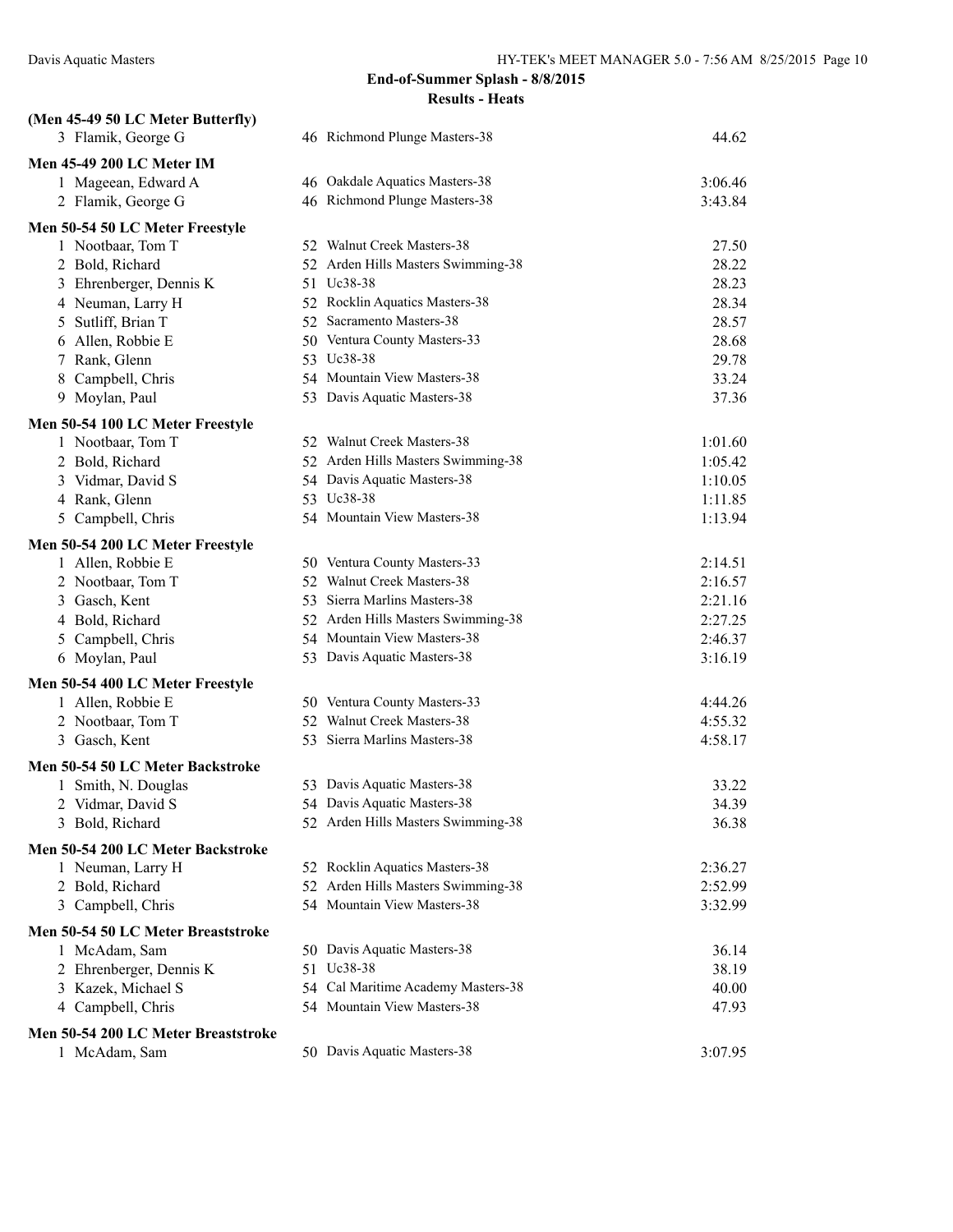| Men 50-54 50 LC Meter Butterfly     |                                    |         |
|-------------------------------------|------------------------------------|---------|
| 1 Gasch, Kent                       | 53 Sierra Marlins Masters-38       | 30.62   |
| 2 Allen, Robbie E                   | 50 Ventura County Masters-33       | 32.15   |
| 3 Vidmar, David S                   | 54 Davis Aquatic Masters-38        | 32.41   |
| 4 Rank, Glenn                       | 53 Uc38-38                         | 35.40   |
| Men 50-54 200 LC Meter Butterfly    |                                    |         |
| 1 Nootbaar, Tom T                   | 52 Walnut Creek Masters-38         | 2:39.38 |
| Men 50-54 200 LC Meter IM           |                                    |         |
| 1 Kazek, Michael S                  | 54 Cal Maritime Academy Masters-38 | 3:02.17 |
| Men 55-59 50 LC Meter Freestyle     |                                    |         |
| 1 Evans, Mark E                     | 57 Davis Aquatic Masters-38        | 28.00   |
| 2 Cutting, Steve                    | Tri Valley Masters-38<br>58        | 28.30   |
| 3 Zais, Craig A                     | 58 Davis Aquatic Masters-38        | 31.62   |
| 4 Woodruff, David L                 | 59 Davis Aquatic Masters-38        | 31.96   |
| 5 Hektner, Eric W                   | 57 Sacramento Masters-38           | 34.47   |
| 6 Jackson, Ray D                    | 58 Oakdale Aquatics Masters-38     | 37.48   |
| Men 55-59 100 LC Meter Freestyle    |                                    |         |
| 1 Cutting, Steve                    | 58 Tri Valley Masters-38           | 1:01.67 |
| 2 O'Brien, Kerry L                  | 58 Walnut Creek Masters-38         | 1:08.10 |
| 3 Hektner, Eric W                   | Sacramento Masters-38<br>57        | 1:17.98 |
| 4 Jackson, Ray D                    | 58 Oakdale Aquatics Masters-38     | 1:37.42 |
| Men 55-59 200 LC Meter Freestyle    |                                    |         |
| 1 Evans, Mark E                     | 57 Davis Aquatic Masters-38        | 2:20.05 |
| 2 Cutting, Steve                    | 58 Tri Valley Masters-38           | 2:21.05 |
| 3 Halsted, Lance E                  | 56 Davis Aquatic Masters-38        | 2:33.23 |
| 4 Satterfield, Jon                  | 58 Oakdale Aquatics Masters-38     | 2:39.18 |
| Men 55-59 400 LC Meter Freestyle    |                                    |         |
| 1 Cutting, Steve                    | 58 Tri Valley Masters-38           | 5:06.98 |
| 2 Halsted, Lance E                  | 56 Davis Aquatic Masters-38        | 5:20.08 |
| 3 Satterfield, Jon                  | 58 Oakdale Aquatics Masters-38     | 5:45.57 |
| Men 55-59 50 LC Meter Backstroke    |                                    |         |
| 1 Taylor, Ron A                     | 55 Richmond Plunge Masters-38      | 33.72   |
| 2 Cutting, Steve                    | Tri Valley Masters-38<br>58        | 34.50   |
| 3 Hern, Steve                       | 56 Sierra Marlins Masters-38       | 44.46   |
| Men 55-59 200 LC Meter Backstroke   |                                    |         |
| 1 Taylor, Ron A                     | 55 Richmond Plunge Masters-38      | 2:46.21 |
| Men 55-59 50 LC Meter Breaststroke  |                                    |         |
| 1 Brenan, Andrew                    | 55 Sacramento Masters-38           | 39.02   |
| 2 Hektner, Eric W                   | 57 Sacramento Masters-38           | 40.78   |
| 3 Taylor, Ron A                     | 55 Richmond Plunge Masters-38      | 41.16   |
| 4 Jackson, Ray D                    | 58 Oakdale Aquatics Masters-38     | 47.94   |
| Men 55-59 200 LC Meter Breaststroke | 55 Richmond Plunge Masters-38      |         |
| 1 Taylor, Ron A                     | 57 Sacramento Masters-38           | 3:16.47 |
| 2 Hektner, Eric W                   |                                    | 3:20.26 |
| Men 55-59 50 LC Meter Butterfly     |                                    |         |
| 1 Evans, Mark E                     | 57 Davis Aquatic Masters-38        | 29.33   |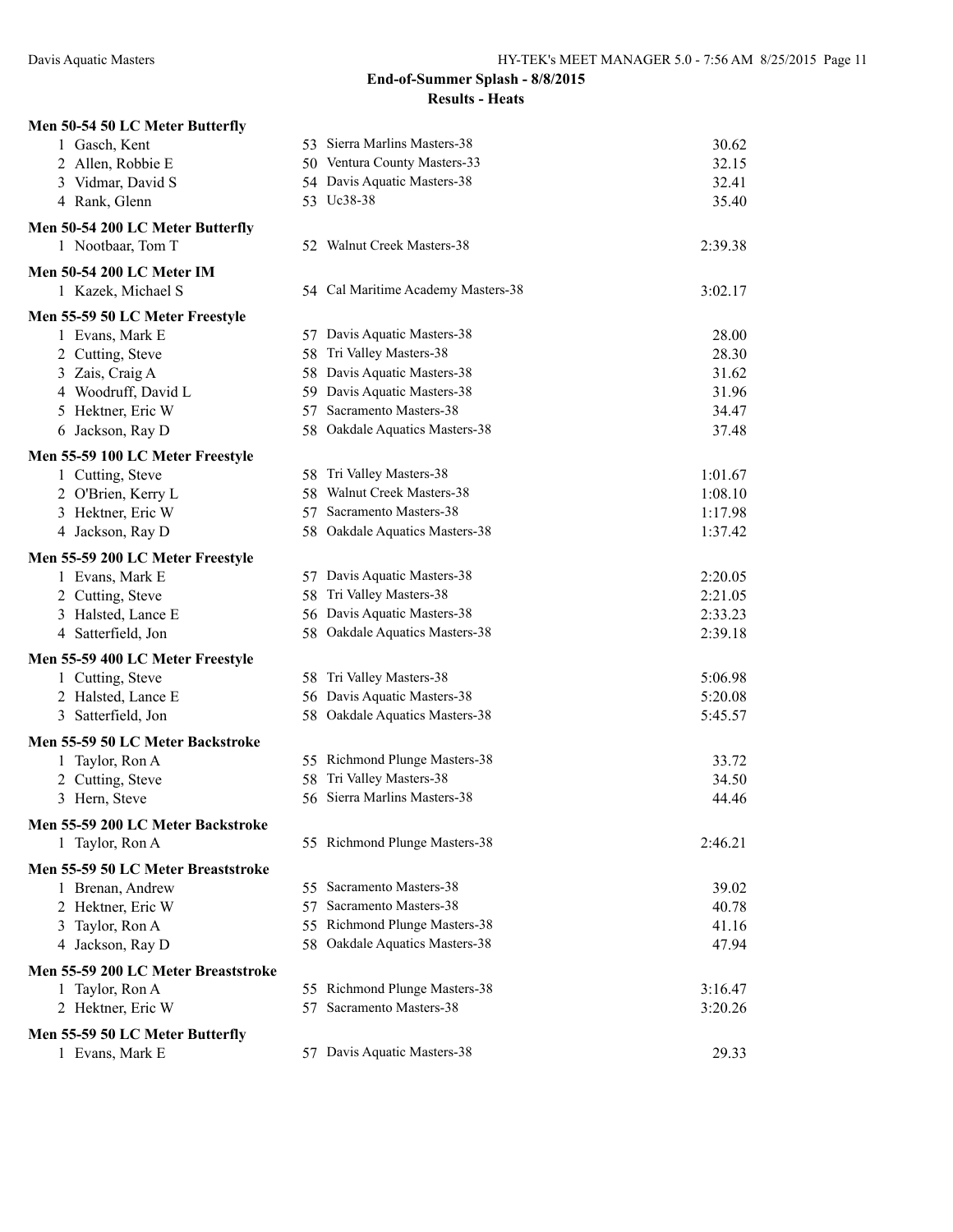| Men 55-59 200 LC Meter IM                               |                                    |         |
|---------------------------------------------------------|------------------------------------|---------|
| 1 Hern, Steve                                           | 56 Sierra Marlins Masters-38       | 3:39.81 |
| Men 60-64 50 LC Meter Freestyle                         |                                    |         |
| 1 Davis, Richard                                        | 60 Sierra Marlins Masters-38       | 31.23   |
| 2 Christian, James S                                    | 64 Sierra Marlins Masters-38       | 31.42   |
| 3 Citron, Jeffrey                                       | 60 Yuba City Masters Swimming-38   | 33.80   |
| 4 Yoder, John I                                         | 60 Davis Aquatic Masters-38        | 34.22   |
| 5 Finley, Curtis M                                      | 62 Davis Aquatic Masters-38        | 35.64   |
| 6 Philleo, Byron                                        | 61 Davis Aquatic Masters-38        | 35.87   |
| Men 60-64 100 LC Meter Freestyle                        |                                    |         |
| 1 Davis, Richard                                        | 60 Sierra Marlins Masters-38       | 1:13.22 |
| 2 Citron, Jeffrey                                       | 60 Yuba City Masters Swimming-38   | 1:17.43 |
| 3 Thayer, John B                                        | 63 Davis Aquatic Masters-38        | 1:32.67 |
| Men 60-64 200 LC Meter Freestyle                        |                                    |         |
| 1 Davis, Richard                                        | 60 Sierra Marlins Masters-38       | 2:46.58 |
| 2 Citron, Jeffrey                                       | 60 Yuba City Masters Swimming-38   | 2:54.73 |
| 3 Chaffey, Richard L                                    | 62 Modesto Area Aquatic Club-38    | 2:56.66 |
| 4 Yoder, John I                                         | 60 Davis Aquatic Masters-38        | 2:59.65 |
|                                                         |                                    |         |
| Men 60-64 400 LC Meter Freestyle                        | 64 Cal Maritime Academy Masters-38 |         |
| 1 Kennedy, James B                                      |                                    | 6:30.24 |
| Men 60-64 50 LC Meter Backstroke                        |                                    |         |
| 1 Finley, Curtis M                                      | 62 Davis Aquatic Masters-38        | 50.03   |
| 2 Philleo, Byron                                        | 61 Davis Aquatic Masters-38        | 54.45   |
| Men 60-64 200 LC Meter Backstroke                       |                                    |         |
| 1 Chaffey, Richard L                                    | 62 Modesto Area Aquatic Club-38    | 3:29.04 |
| 2 Kennedy, James B                                      | 64 Cal Maritime Academy Masters-38 | 3:33.14 |
| Men 60-64 50 LC Meter Breaststroke                      |                                    |         |
| 1 Thayer, John B                                        | 63 Davis Aquatic Masters-38        | 41.32   |
| 2 Hirsch, Alan A                                        | 61 Davis Aquatic Masters-38        | 54.93   |
| 3 Finley, Curtis M                                      | 62 Davis Aquatic Masters-38        | 58.51   |
| Men 60-64 200 LC Meter Breaststroke                     |                                    |         |
| 1 Thayer, John B                                        | 63 Davis Aquatic Masters-38        | 3:31.60 |
| --- Webb, Michael R                                     | 62 Davis Aquatic Masters-38        | DQ      |
|                                                         |                                    |         |
| Men 60-64 50 LC Meter Butterfly<br>1 Christian, James S | 64 Sierra Marlins Masters-38       | 36.11   |
|                                                         | 60 Yuba City Masters Swimming-38   | 45.07   |
| 2 Citron, Jeffrey<br>Finley, Curtis M                   | 62 Davis Aquatic Masters-38        | DQ      |
| ---<br>--- Webb, Michael R                              | 62 Davis Aquatic Masters-38        |         |
|                                                         |                                    | DQ      |
| Men 60-64 200 LC Meter Butterfly                        |                                    |         |
| 1 Kennedy, James B                                      | 64 Cal Maritime Academy Masters-38 | 3:30.66 |
| Men 60-64 200 LC Meter IM                               |                                    |         |
| 1 Thayer, John B                                        | 63 Davis Aquatic Masters-38        | 3:07.29 |
| 2 Chaffey, Richard L                                    | 62 Modesto Area Aquatic Club-38    | 3:23.98 |
| 3 Citron, Jeffrey                                       | 60 Yuba City Masters Swimming-38   | 3:30.02 |
| Men 65-69 50 LC Meter Freestyle                         |                                    |         |
| 1 McPherson, Andrew                                     | 68 Davis Aquatic Masters-38        | 32.03   |
|                                                         |                                    |         |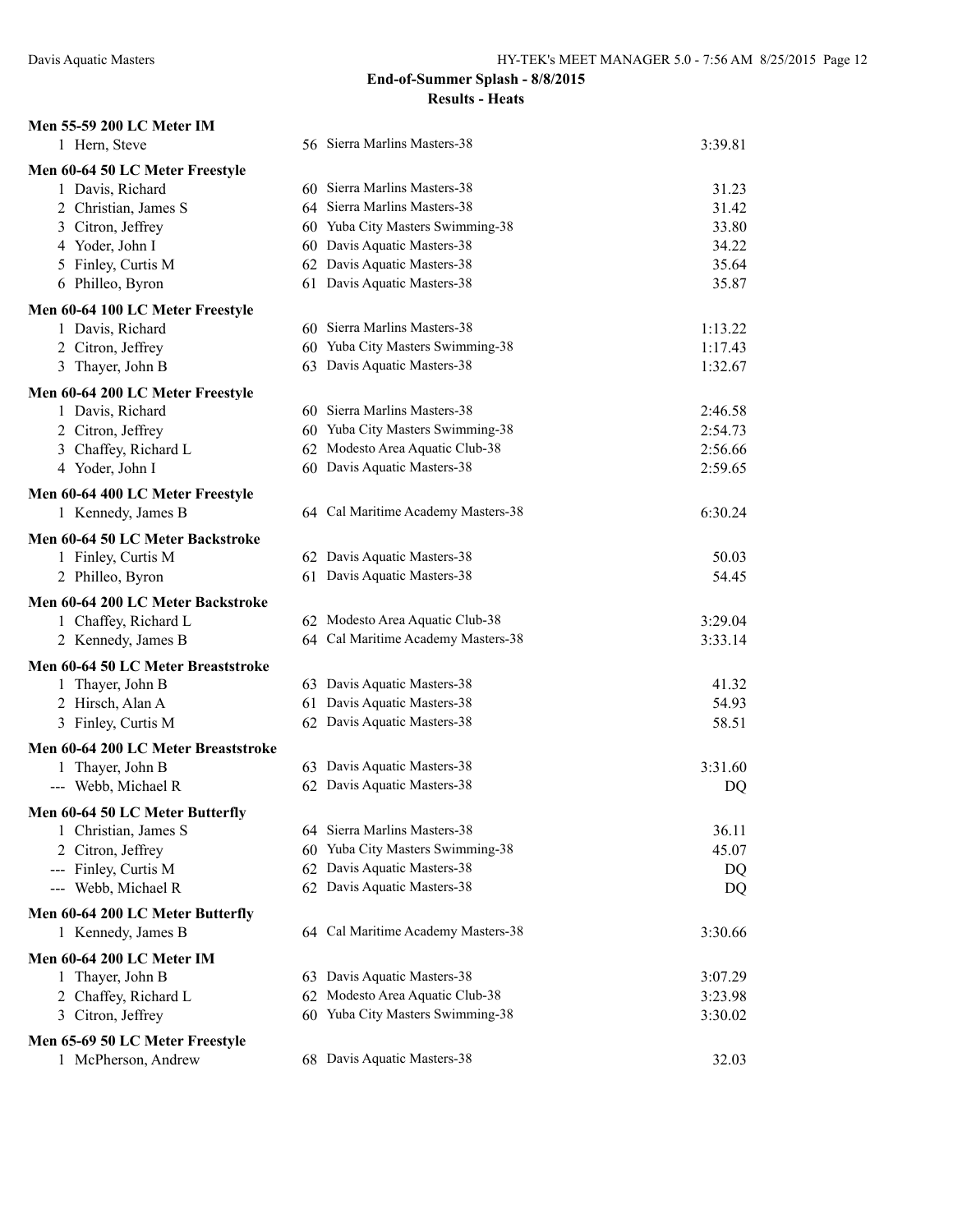| (Men 65-69 50 LC Meter Freestyle)<br>2 Cort, Doug                        | 65 Cal Maritime Academy Masters-38                            | 32.71              |
|--------------------------------------------------------------------------|---------------------------------------------------------------|--------------------|
| Men 65-69 100 LC Meter Freestyle<br>1 McPherson, Andrew                  | 68 Davis Aquatic Masters-38                                   | 1:10.59            |
| Men 65-69 200 LC Meter Freestyle<br>1 Durell, Bill                       | 65 Piranha Swim Team-33                                       | 3:11.89            |
| Men 65-69 400 LC Meter Freestyle<br>1 Durell, Bill                       | 65 Piranha Swim Team-33                                       | 6:52.33            |
| Men 65-69 50 LC Meter Backstroke<br>1 Durell, Bill                       | 65 Piranha Swim Team-33                                       | 47.89              |
| Men 65-69 50 LC Meter Breaststroke<br>1 Durell, Bill<br>2 Cort, Doug     | 65 Piranha Swim Team-33<br>65 Cal Maritime Academy Masters-38 | 48.06<br>48.87     |
| Men 65-69 200 LC Meter Breaststroke<br>1 Durell, Bill                    | 65 Piranha Swim Team-33                                       | 4:13.76            |
| Men 65-69 50 LC Meter Butterfly<br>1 Cort, Doug                          | 65 Cal Maritime Academy Masters-38                            | 35.61              |
| Men 70-74 50 LC Meter Freestyle<br>1 Martens, Tom                        | 70 Davis Aquatic Masters-38                                   | 42.79              |
| Men 70-74 100 LC Meter Freestyle<br>1 Martens, Tom                       | 70 Davis Aquatic Masters-38                                   | 1:41.67            |
| Men 70-74 200 LC Meter Freestyle<br>1 Daniels, Larry                     | 70 Modesto Area Aquatic Club-38                               | 2:45.94            |
| Men 70-74 50 LC Meter Butterfly<br>--- Martens, Tom                      | 70 Davis Aquatic Masters-38                                   | DQ                 |
| Men 70-74 200 LC Meter Butterfly<br>1 Daniels, Larry                     | 70 Modesto Area Aquatic Club-38                               | 4:14.16            |
| Men 70-74 200 LC Meter IM<br>1 Daniels, Larry                            | 70 Modesto Area Aquatic Club-38                               | 3:30.73            |
| Men 75-79 50 LC Meter Freestyle<br>1 Fasbender, Barry A                  | 78 San Mateo Masters-38                                       | 44.28              |
| Men 75-79 100 LC Meter Freestyle<br>1 Fasbender, Barry A                 | 78 San Mateo Masters-38                                       | 1:40.17            |
| Men 75-79 200 LC Meter Freestyle<br>1 Fasbender, Barry A                 | 78 San Mateo Masters-38                                       | 3:36.18            |
| Men 75-79 50 LC Meter Breaststroke<br>1 Fasbender, Barry A               | 78 San Mateo Masters-38                                       | 57.54              |
| Men 80-84 50 LC Meter Freestyle<br>1 O'Flaherty, Joseph<br>2 Braly, Mark | 81 Davis Aquatic Masters-38<br>80 Davis Aquatic Masters-38    | 1:09.09<br>1:11.97 |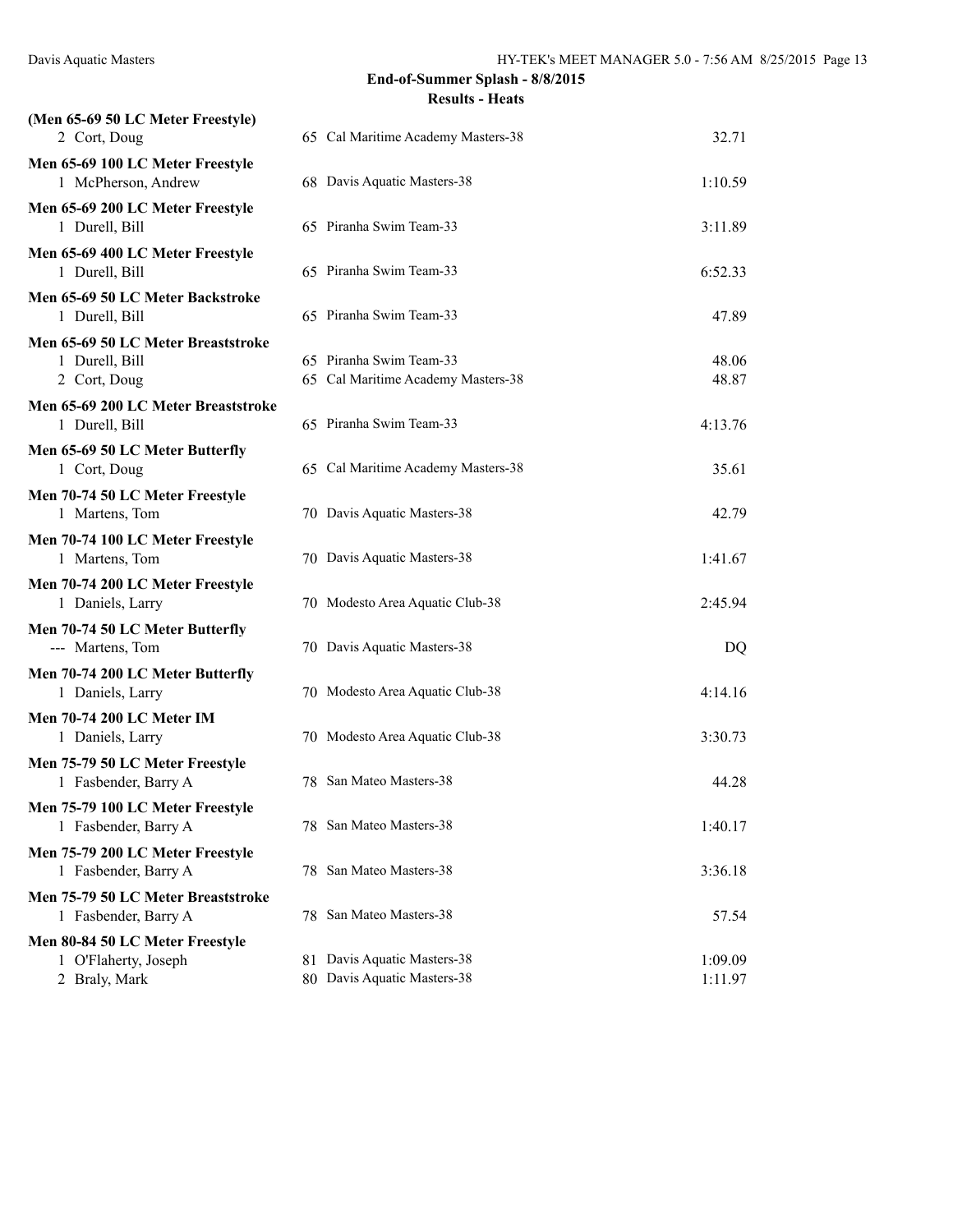| Men 80-84 100 LC Meter Freestyle                |                             |         |
|-------------------------------------------------|-----------------------------|---------|
| 1 O'Flaherty, Joseph                            | 81 Davis Aquatic Masters-38 | 2:43.56 |
| Men 80-84 50 LC Meter Backstroke<br>Braly, Mark | 80 Davis Aquatic Masters-38 | 1.3592  |
| <b>Men 80-84 200 LC Meter IM</b>                |                             |         |
| --- Braly, Mark                                 | 80 Davis Aquatic Masters-38 | DO      |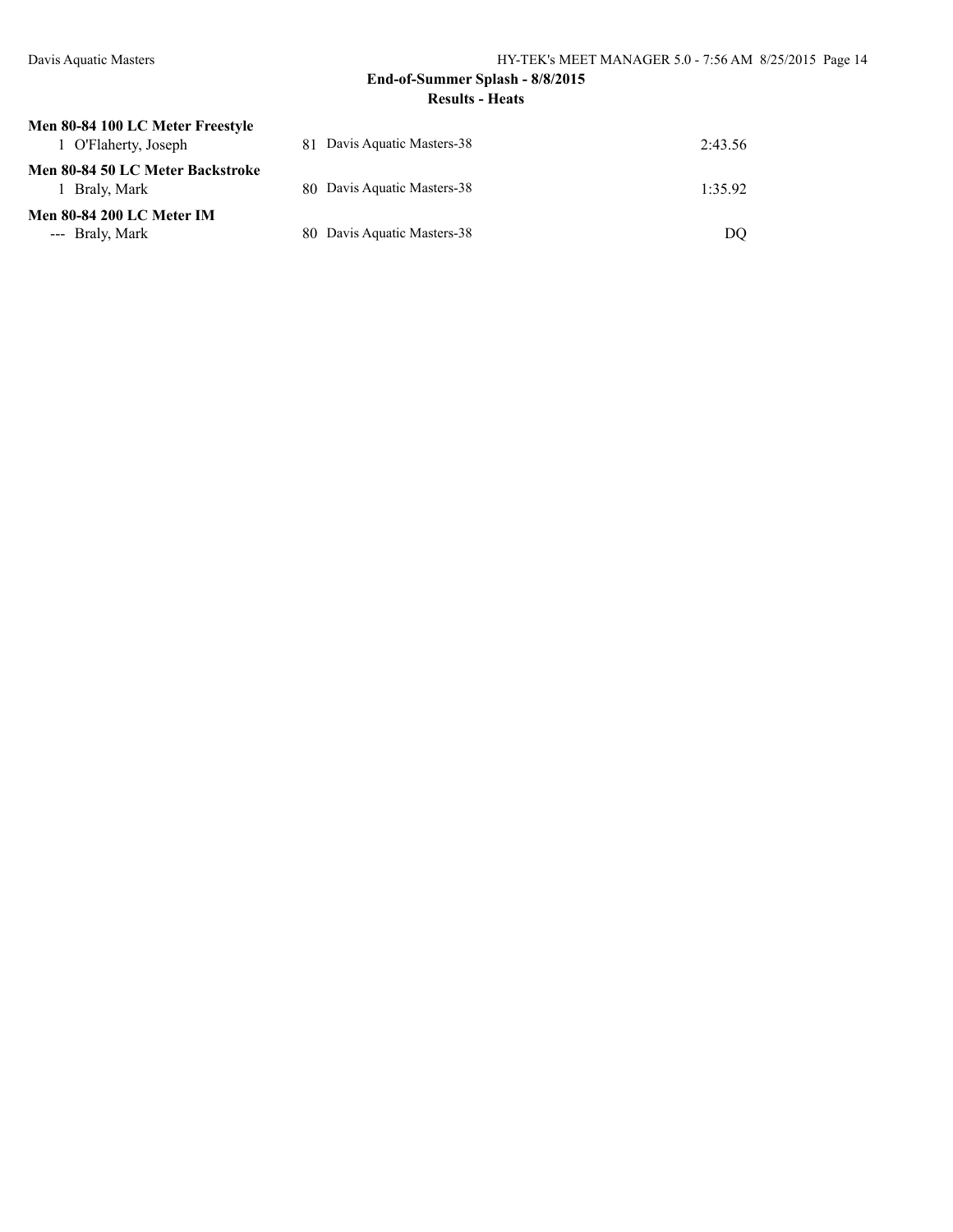| Women 72-99 400 LC Meter Freestyle Relay  |                           |                            |                           |
|-------------------------------------------|---------------------------|----------------------------|---------------------------|
| Davis Aquatic Masters-38                  | A                         |                            | 4:28.22                   |
| 1) Feeney, Ariel J W25                    | 2) Benefield, Grace A W24 | 3) Fascella, Danica W23    | 4) Crow, Vivian W18       |
| Women 72-99 400 LC Meter Medley Relay     |                           |                            |                           |
| 1 Davis Aquatic Masters-38                | A                         |                            | 5:07.84                   |
| 1) Fascella, Danica W23                   | 2) Benefield, Grace A W24 | 3) Crow, Vivian W18        | 4) Feeney, Ariel J W25    |
| <b>Women 400 LC Meter Freestyle Relay</b> |                           |                            |                           |
| Davis Aquatic Masters-38                  | A                         |                            | 5:18.45                   |
| 1) Sprouse, Cecily W59                    | 2) Russell, Jane W52      | 3) Yancher, Lynda W52      | 4) Phalen, Jennifer R W51 |
| <b>Women 400 LC Meter Medley Relay</b>    |                           |                            |                           |
| 1 Davis Aquatic Masters-38                | A                         |                            | 5:48.53                   |
| 1) Yancher, Lynda W52                     | 2) Phalen, Jennifer R W51 | 3) Russell, Jane W52       | 4) Blaha, Sharon L W55    |
| <b>Women 400 LC Meter Medley Relay</b>    |                           |                            |                           |
| Davis Aquatic Masters-38                  | A                         |                            | 7:27.51                   |
| 1) Bustamante, Ximena A W55               | 2) Molloy, Barbara R W54  | 3) Warren, Laurie W55      | 4) Johnson, Deanna W59    |
| <b>Women 400 LC Meter Freestyle Relay</b> |                           |                            |                           |
| 1 Davis Aquatic Masters-38                | A                         |                            | 7:27.77                   |
| 1) Munn, Susan L W77                      | 2) Dugan, Betty W74       | 3) Westergaard, Leslie W72 | 4) Davison, Terry L W71   |
| <b>Women 400 LC Meter Medley Relay</b>    |                           |                            |                           |
| Davis Aquatic Masters-38                  | A                         |                            | 7:36.69                   |
| 1) Westergaard, Leslie W72                | 2) Davison, Terry L W71   | 3) Gill, Kathy M W61       | 4) Munn, Susan L W77      |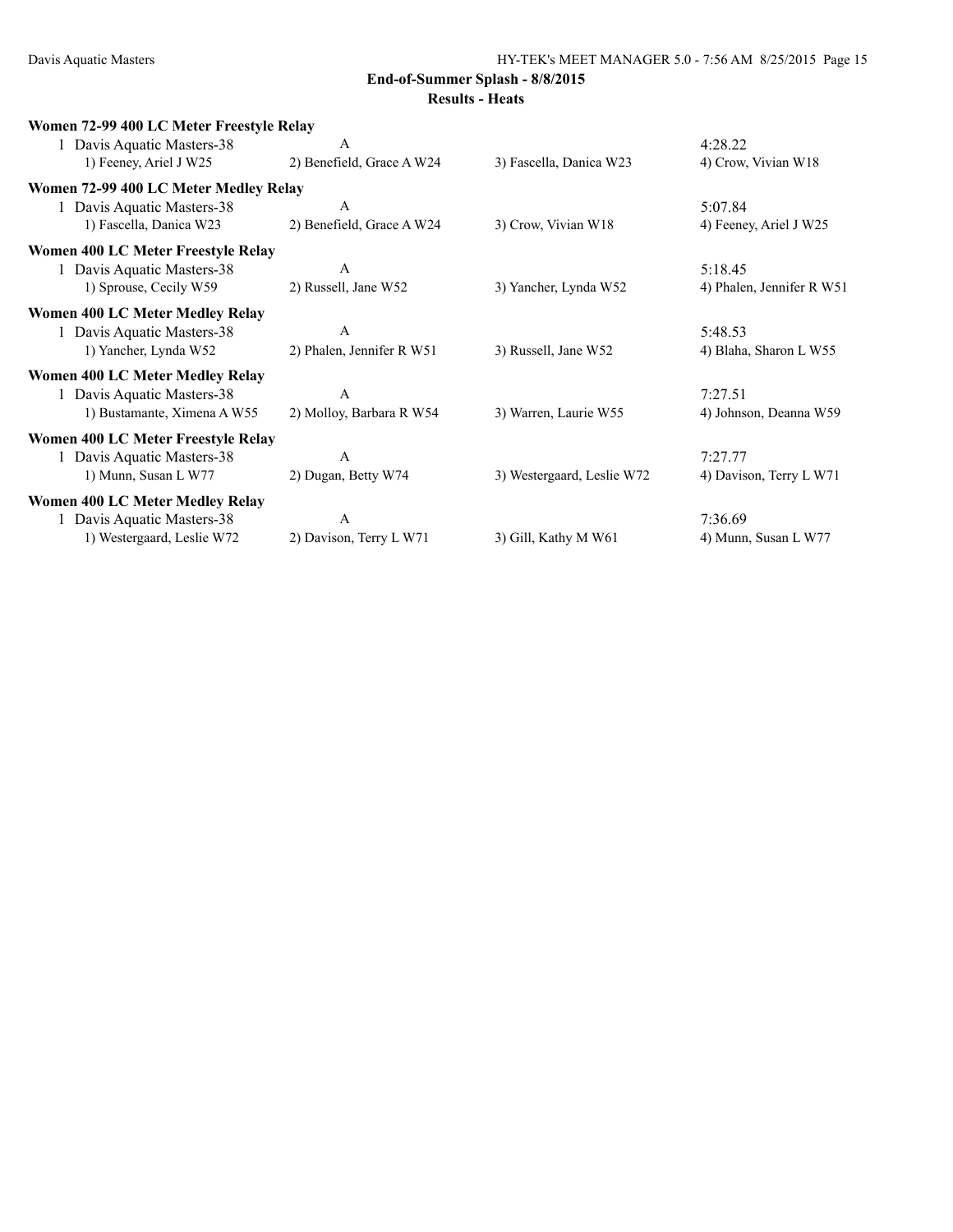| <b>Men 400 LC Meter Freestyle Relay</b> |                              |                            |                              |
|-----------------------------------------|------------------------------|----------------------------|------------------------------|
| 1 Davis Aquatic Masters-38              | A                            |                            | 4:39.53                      |
| 1) Petruzzelli, Ken P M42               | 2) Heiser, Jeff E Conboy M37 | 3) Waterson, Kevin M36     | 4) Matsushino, Jason M M35   |
| <b>Men 400 LC Meter Medley Relay</b>    |                              |                            |                              |
| Davis Aquatic Masters-38                | A                            |                            | 5:14.30                      |
| 1) Waterson, Kevin M36                  | 2) Howard, Jonathon R M34    | 3) Matsushino, Jason M M35 | 4) Heiser, Jeff E Conboy M37 |
| 2 Sacramento Masters-38                 | A                            |                            | 5:31.60                      |
| 1) Brenan, Andrew M55                   | 2) Hektner, Eric W M57       | 3) Dooley, Todd M M43      | 4) Sutliff, Brian T M52      |
| <b>Men 400 LC Meter Freestyle Relay</b> |                              |                            |                              |
| 1 Davis Aquatic Masters-38              | A                            |                            | 4:23.05                      |
| 1) Evans, Mark E M57                    | 2) Halsted, Lance E M56      | 3) Vidmar, David S M54     | 4) Smith, N. Douglas M53     |
| 2 Sacramento Masters-38                 | А                            |                            | 4:56.33                      |
| 1) Sutliff, Brian T M52                 | 2) Hektner, Eric W M57       | 3) Dooley, Todd M M43      | 4) Brenan, Andrew M55        |
| <b>Men 400 LC Meter Medley Relay</b>    |                              |                            |                              |
| 1 Sierra Marlins Masters-38             | A                            |                            | 5:39.31                      |
| 1) Hern, Steve M56                      | 2) Seevers, John L M40       | 3) Christian, James S M64  | 4) Dowd, Joe F $M44$         |
| <b>Men 400 LC Meter Freestyle Relay</b> |                              |                            |                              |
| 1 Davis Aquatic Masters-38              | A                            |                            | 5:31.85                      |
| 1) Finley, Curtis M M62                 | 2) Philleo, Byron M61        | 3) Woodruff, David L M59   | 4) Zais, Craig A M58         |
| <b>Men 400 LC Meter Medley Relay</b>    |                              |                            |                              |
| 1 Davis Aquatic Masters-38              | $\overline{A}$               |                            | 5:11.83                      |
| 1) Vidmar, David S M54                  | 2) Thayer, John B M63        | 3) Evans, Mark E M57       | 4) Deacon, Ted S M66         |
|                                         |                              |                            |                              |